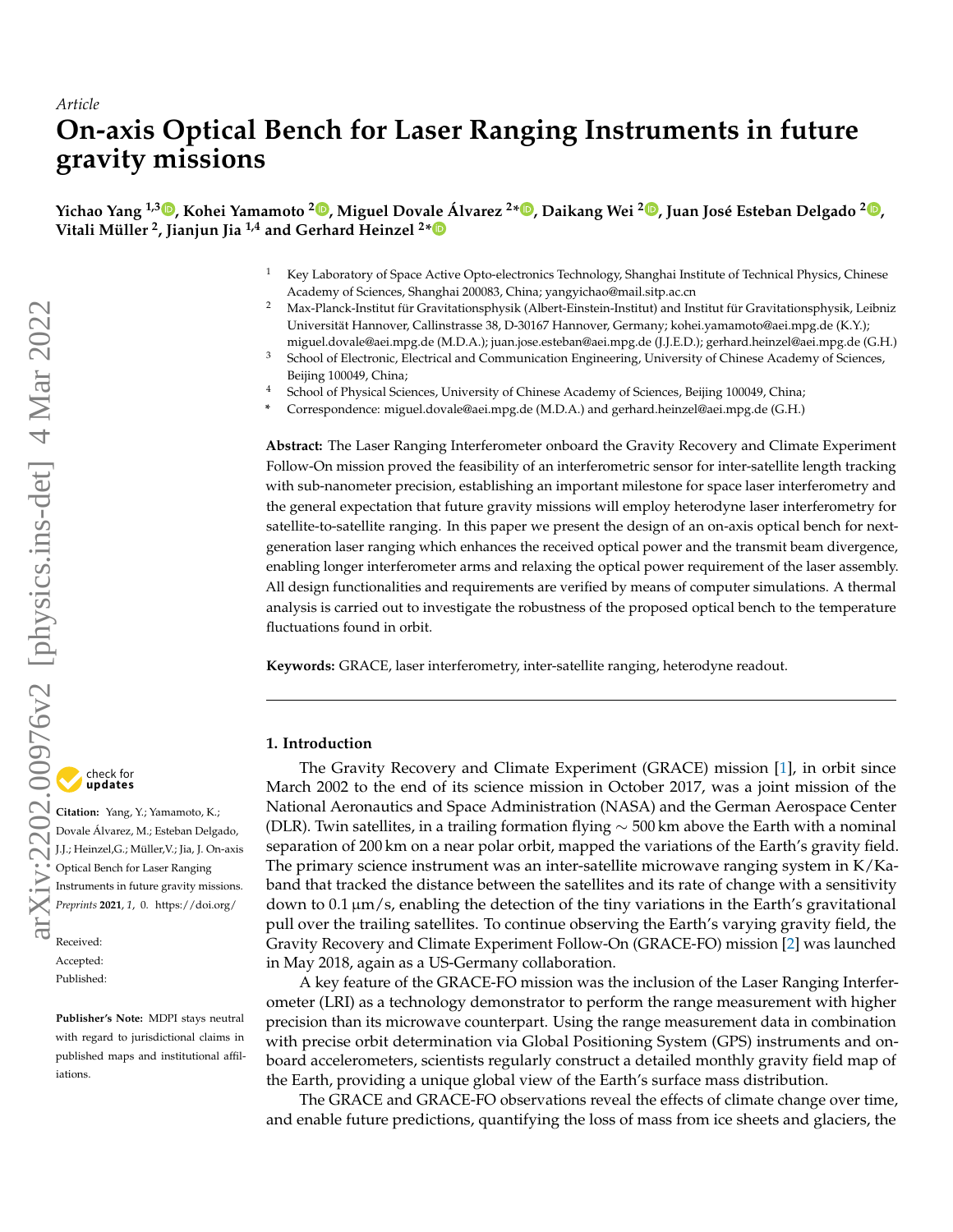contribution of water influx to sea level rise, as well as monitoring changes in underground water reserves, and in the hydrological cycle [\[3](#page-15-2)[–5\]](#page-16-0).

The LRI in GRACE-FO enabled the first laser interferometer link between distant satellites, The LKI in GKACE-FO enabled the first laser interferometer link between distant satellites<br>and provided range measurements with a sensitivity of  $200 \text{ pm} / \sqrt{\text{Hz}}$  at 1 Hz, more than 3 orders of magnitude lower than the 0.6  $\mu$ m/ $\sqrt{\text{Hz}}$  noise of the primary microwave ranging instrument [\[6\]](#page-16-1). The GRACE-FO LRI also served as a technology demonstrator for the ESA-NASA Laser Interferometer Space Antenna (LISA) mission [\[7\]](#page-16-2), as well as the Chinese spaceborne gravitational wave observatories Taiji [\[8\]](#page-16-3) and TianQin [\[9\]](#page-16-4) missions.

The GRACE-FO LRI, as a technology demonstrator and not the primary science instrument, had restrictions on its design, e.g., volume, mass, instrument accommodation, and relaxed requirements on reliability and lifetime. After the success of the GRACE-FO LRI, the next generation of gravity missions are expected to use laser interferometry as the primary measurement principle.

The optical bench (OB) is a central part of the LRI. Its primary purpose is to receive light from the remote satellite and combine it with a locally generated reference beam (LO) in order to extract their relative phase. The most promising phase measurement principle continues to be optical heterodyne detection [\[10–](#page-16-5)[12\]](#page-16-6). In addition, the OB emits laser light with a well-defined phase that is obtained by phase-locking to the received light. A secondary purpose of the OB is to measure the angle of the incoming light w.r.t. an OB frame of reference. This allows inference of the misalignment of the receiver S/C relative to the inter-satellite line-of-sight. This information is used in the LRI to actuate on the pointing of the transmitted beam to the remote S/C, and can be used in future missions to actuate in the attitude of the local S/C, in order to enhance the optical link power, keep the link stable, and minimize secondary noise sources.

In the GRACE-FO mission, the LRI OB followed an "off-axis" design [\[13\]](#page-16-7), where the receiving (RX) light and the transmitting (TX) light propagate into and out of the OB through separate apertures, namely the RX and TX apertures, and follow different paths along the OB. This type of design can lead to instruments with fewer optical components compared to the "on-axis" topology, where the RX and TX beam paths coincide, and the OB features a single aperture (Figure [1\)](#page-2-0). The on-axis topology requires using polarizing optics in order to optimally combine the RX and LO light at the photodetectors, potentially yielding a more complex optical setup. However, due to the shared optical path between the RX and TX beams, an on-axis design has the potential to use a single baffle and a single telescope for both RX light reception and TX light transmission. The OB design based on a lens retroreflector proposed by Müller [\[11\]](#page-16-8), and the design based on a corner cube retroreflector proposed by Mandel et al. [\[10\]](#page-16-5), are both examples of on-axis topologies. For optical benches of space-borne interferometers with baselines longer than  $10<sup>6</sup>$  meters, such as those proposed for gravitational wave detection missions, the on-axis OB topology is the scheme of choice.

In this paper we present the design of an on-axis OB for laser ranging in future gravity missions. Our design presents the following features:

- Two quadrant photoreceivers in balanced detection configuration capture the length and angular signals of the RX-LO heterodyne interference.
- Five two-lens imaging systems using a total of four lenses (each lens is shared by more than one system) serve as beam compressors for the LO and RX beams, and beam expander for the TX beam, enhancing the light collecting area and decreasing the TX beam far field divergence;
- A fast steering mirror actuates on the tip and tilt of the LO beam using the differential wavefront sensing signals of the RX-LO beatnote, maximizing the heterodyne efficiency of the interferometer, thus yielding phase signals with optimal signal-to-noise ratio, regardless of the attitude of the local S/C;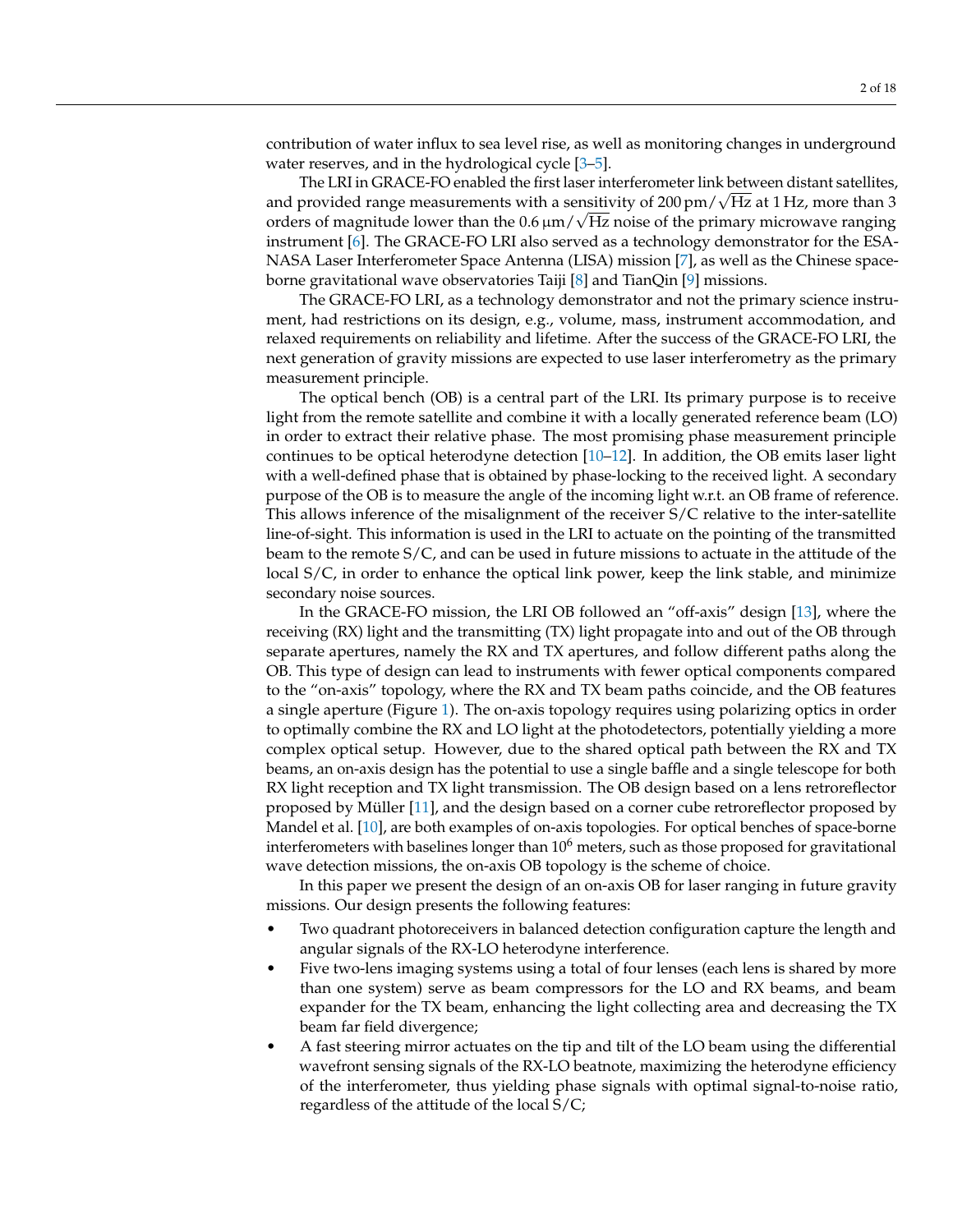<span id="page-2-0"></span>

**Figure 1.** Design concept of an on-axis optical bench for a next generation LRI. The receive and transmit beams (RX and TX respectively) propagate into and out of the optical bench through the same aperture, where their paths coincide.

- The RX and LO imaging systems minimize the RX and LO beam walk at the photodiodes irrespective of the attitude of the local satellite, greatly reducing the coupling of attitude jitter to the inter-satellite range measurement, and keeping the detection system in a stable operating point;
- The TX imaging system, in combination with the actuation of the fast steering mirror on the locally generated beam, ensures accurate TX beam pointing to the remote S/C, eliminating the need for a retroreflector;
- The imaging system magnifications can be tuned to flexibly adjust the size of the beams to match the RX/TX aperture, as well as the active area of the photodiodes.

The paper is structured as follows: In Section [2](#page-2-1) we detail the design of the proposed OB. In Section [3](#page-6-0) we present the computer model of the optical bench and the results of simulating S/C angular motion, including an account of thermoelastic effects and refractive index variations due to in-orbit temperature fluctuations. Finally, in Section  $4$  we summarize our findings.

## <span id="page-2-1"></span>**2. On-axis LRI optical bench design**

Some general design requirements apply to the OB regardless of the topology. One key requirement is that a sufficient amount of light is transferred from the receive aperture (RX aperture) to the photodetectors in order to enable stable phase-tracking whilst maintaining the phase fidelity of the light by mitigating disturbances from diffraction due to clipping and from stray light. For a wavelength of approximately 1 µm the received light power should exceed  $10 \text{ pW}$  at the photoreceivers [\[11\]](#page-16-8), since that corresponds to a carrier-to-noise density (CNR) of  $\sim$  70 dB-Hz considering the current technology of photoreceivers, lasers and phasemeters. Though phase-tracking at lower CNR values has been demonstrated in lab experiments [\[14,](#page-16-9)[15\]](#page-16-10), a value of 70 dB-Hz guarantees cycle-slip-free tracking with sufficient margin and robustness against disturbances from thruster firings, sun-blindings, micro-meteorite impacts, etc. An automatic beam alignment system using a fast steering mirror (FSM) can further enhance the robustness, since it maximizes the interferometric contrast and therefore the CNR with high gain and bandwidth at the local S/C, and ideally also the transmitted power to the remote S/C due to an optimization of the direction of the transmitted beam.

Another key requirement of the OB is the feature of a well-defined and stable virtual reference point (RP) that is physically accessible in order for it to be co-located with the S/C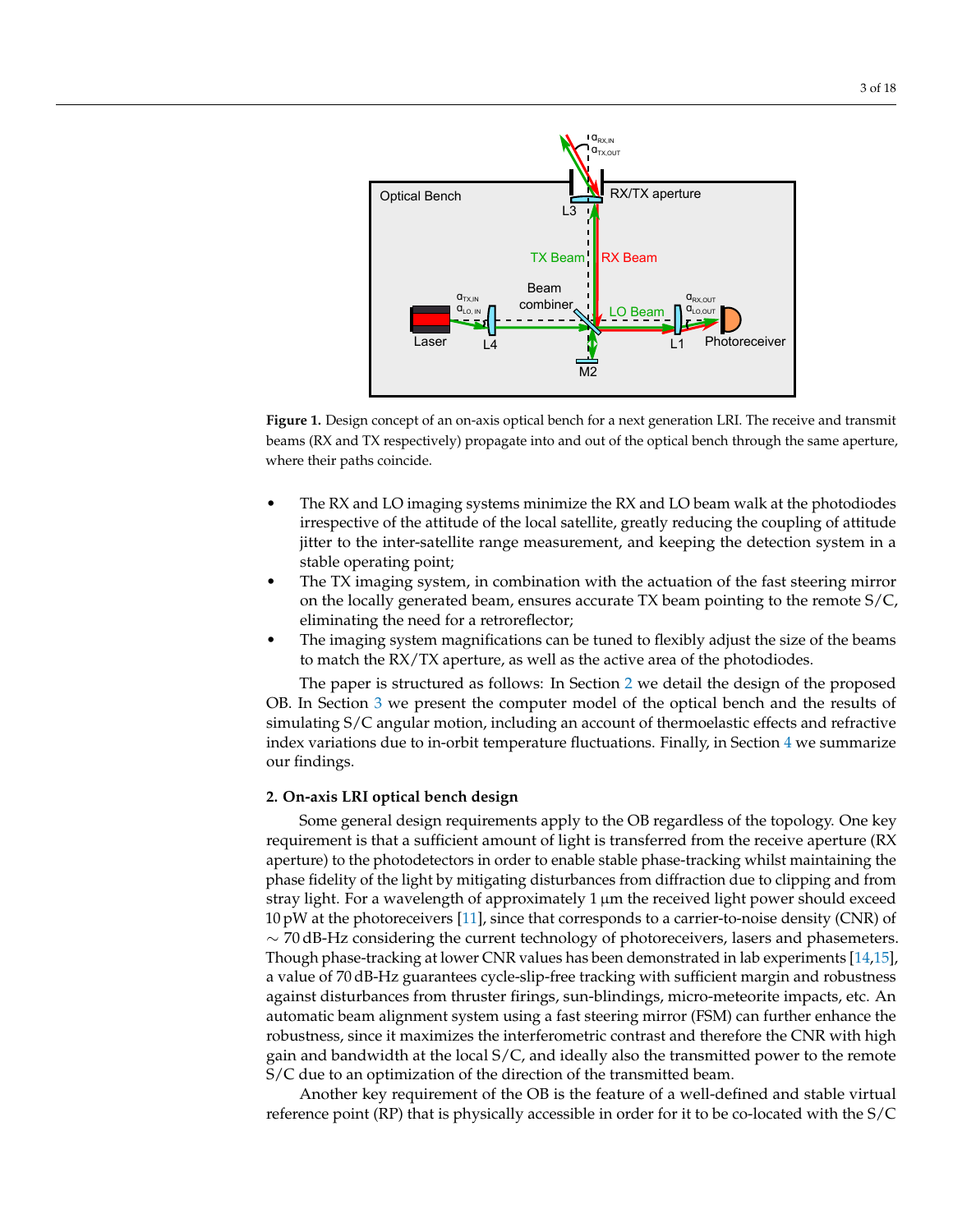<span id="page-3-0"></span>

**Figure 2.** Optical bench layout. The green arrows depict the path and direction of the local oscillator and transmit beams, which originate from a single beam injected into the bench via a fiber injector. The red arrows depict the path and direction of the receive beam, which couples into the bench via mirror M1. The polarization state of each beam is indicated (RHC: right hand circular; LHC: left hand circular). The receive and transmit reference points (RX/TX RP) coincide in the left focal plane of lens L3, along the optical axis between mirrors M3 and M1. The RX/TX RP is imaged into the spacecraft center-of-mass, where an accelerometer is located. The range measurement is invariant under rotations of the spacecraft around this point. The receive and local oscillator beams interfere at polarizing beamsplitter PBS1, and are captured by the pair of quadrant photodiodes QPD1 and QPD2 in balanced detection configuration.

center-of-mass (c.m.), such that the measured range is invariant under small rotations of the S/C around this point in an arbitrary axis. Considering integration tolerances, thermal variations, launch vibrations, thermo-elastic deformations and settling effects from the transition to space, a reasonable value for the in-flight tilt-to-length (TTL) coupling is of the order of 100 µm/rad, which has been demonstrated by the GRACE-FO LRI [\[16\]](#page-16-11), and, to some extent, can be reduced further by in-flight calibrations.

The OB also has to ensure that the RX and LO beams remain well aligned, maintaining good interferometric contrast regardless of the attitude of the local S/C. Moreover, the OB has to provide a TX beam that is well aligned to the inter-satellite line-of-sight, thereby optimizing the optimal link. The acceptable pointing stability is typically of the order of the divergence angle. For laser interferometers employing fundamental Gaussian beams, the intensity at the misalignment angle drops by  $e^{-2} = 13.5$ %, or by 8.6 dB in terms of CNR. Typical divergence angles are of the order of  $100 \mu$  $100 \mu$ rad (see Table 1 for exact values of the TX beam divergence in various optical bench configurations).

Based on the aforementioned requirements, an optical bench design has been carried out as part of the development of a laser ranging instrument for future gravity missions.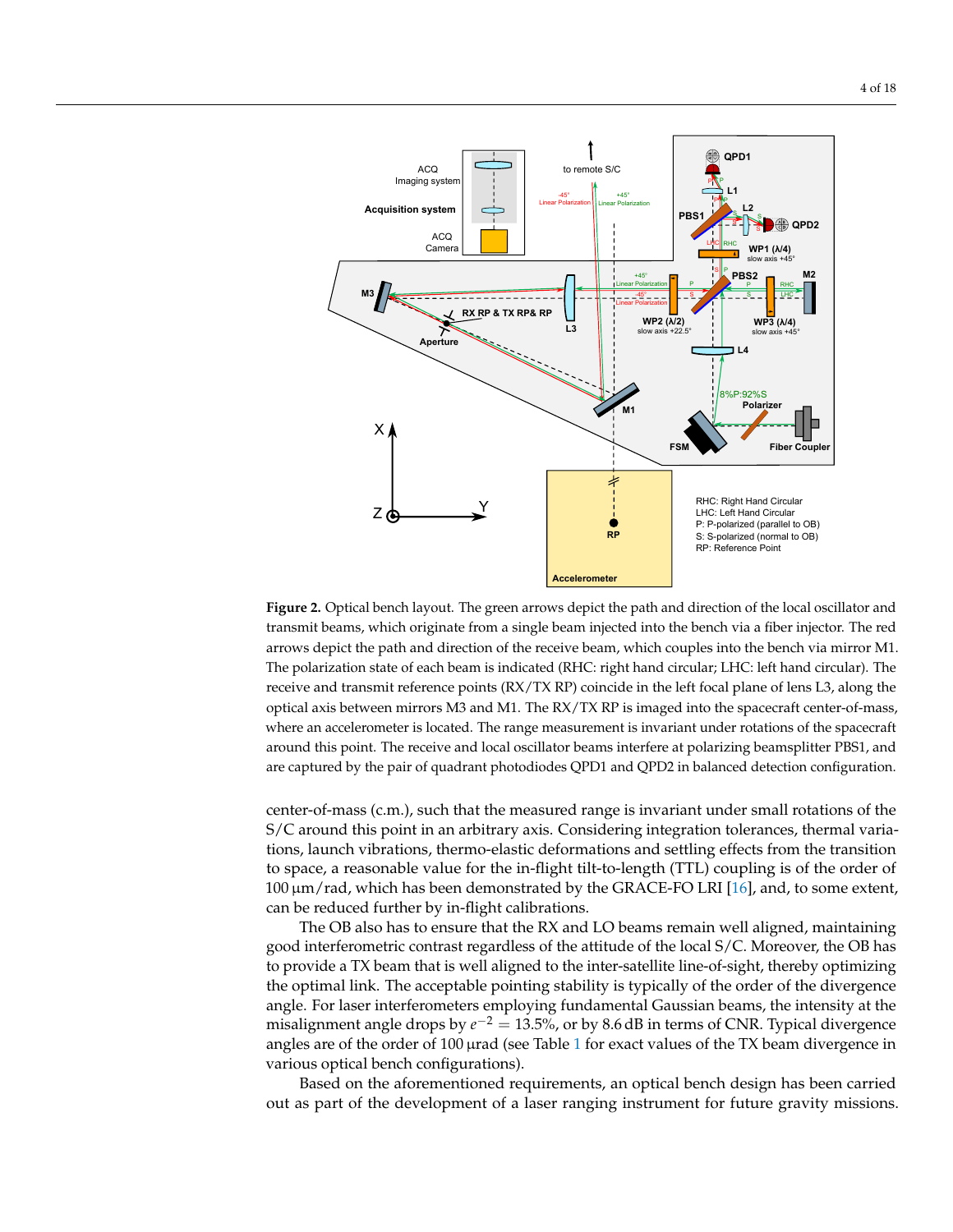The design comprises a series of Keplerian telescope imaging systems, in contrast with other realizations employing corner cube retroreflectors, such as that proposed by Mandel et al [\[10\]](#page-16-5) and by Nicklaus et al [\[17\]](#page-16-12).

TTL coupling is the leading source of noise in the range measurement at low frequencies. Careful optimization of the optical bench leads to a design TTL coupling well below 100 µm/rad. However, it is expected that the final in-orbit TTL coupling is larger, at the level of ∼ 100 µm/rad, due to integration tolerances, settling effects from ground to space, and uncertainties and variations in the c.m. position. These external effects make a prediction of the low-frequency ranging sensitivity difficult, but future missions are expected to exhibit lower satellite pointing errors that drive the TTL error [\[17\]](#page-16-12) and post-processing correction of the TTL could further reduce the dominant TTL error [\[16\]](#page-16-11).

At higher frequencies (above ∼40 mHz) the sensitivity is limited by residual frequency fluctuations of the laser, arising from the instability of a reference optical cavity or of an atomic standard. The coupling of laser frequency noise into the range measurement can be estimated by the fractional frequency noise of the laser scaled by the S/C separation [\[18\]](#page-16-13). For example, the 1064 nm laser on GRACE-FO was stabilized in-flight to a frequency noise ror example, the 1064 nm laser on GRACE-FO was stabilized in-filght to a frequency noise<br>below 1 Hz/√Hz resulting in a ranging sensitivity below 1 nm/√Hz for a S/C separation of approximately 200 km and at a Fourier frequency of 1 Hz [\[19\]](#page-16-14). At large inter-satellite distances, the interferometer may become shot-noise-limited due to the decreased received optical power, resulting in a CNR-limited sensitivity. Optical bench designs with intrinsically higher CNR values can therefore lead to a sensitivity enhancement and enable longer baselines.

The design of the proposed OB is depicted in Figure [2.](#page-3-0) The RX beam enters the OB via mirror M1, which images the virtual RP (i.e., the S/C c.m.) into the RX/TX reference point aperture located in the OB. The LO and TX beams both originate from a single beam that is injected into the bench via a fiber injector. After passing a suitably aligned polarizer, this initial beam contains 8% p-polarized and 92% s-polarized light, and through interacting with the polarizing beamsplitter PBS2, the beam is split into the TX beam (p-pol), which is transmitted out of the spacecraft via the same path as the RX beam, and the LO beam (s-pol), which propagates to PBS1 where it interferes with the RX beam. The RX-LO beatnote is then captured by both quadrant photodiodes QPD1 and QPD2 in a balanced detection scheme. A total of three retarder waveplates (WP1, WP2, and WP3) are placed north, west and east of PBS2 in order to keep all beams in orthogonal polarization states prior to the RX-LO interference at PBS1. The main purpose of introducing WP2 with its slow axis at 22.5 degrees is to allow both the local and the remote S/C optical benches to share identical optical layouts, as they both receive and transmit beams with -45 and +45 degree linear polarizations respectively.

Mirrors M3 and M1 fold the light path, reducing the footprint of the OB, and providing sufficient space for the installation of the accelerometer, also depicted in Figure [2.](#page-3-0) Mirror M1 can also deflect the light out of the XY plane, in case that the S/C c.m. were out-of-plane from the OB. The position and orientation of M1 can be adjusted during the integration of the instrument to achieve collocation of the S/C c.m. and the RP, which greatly simplifies the placement of the OB itself.

The acquisition system is composed of an imaging system and a focal plane detector to image the RX light. Such a scheme is commonly used in space laser communication terminals [\[20\]](#page-16-15). A critical requirement is the alignment stability of the optical axis of the interferometer with respect to the acquisition system, which is in our opinion a well-known and solvable challenge for space missions with optical instruments.

Angular motion of the local spacecraft perturbs the RX-LO wavefront overlap, yielding average and huge differential and parasitic common-mode phase changes at the different segments of the quadrant photodiodes. In contrast, angular motion of the distant spacecraft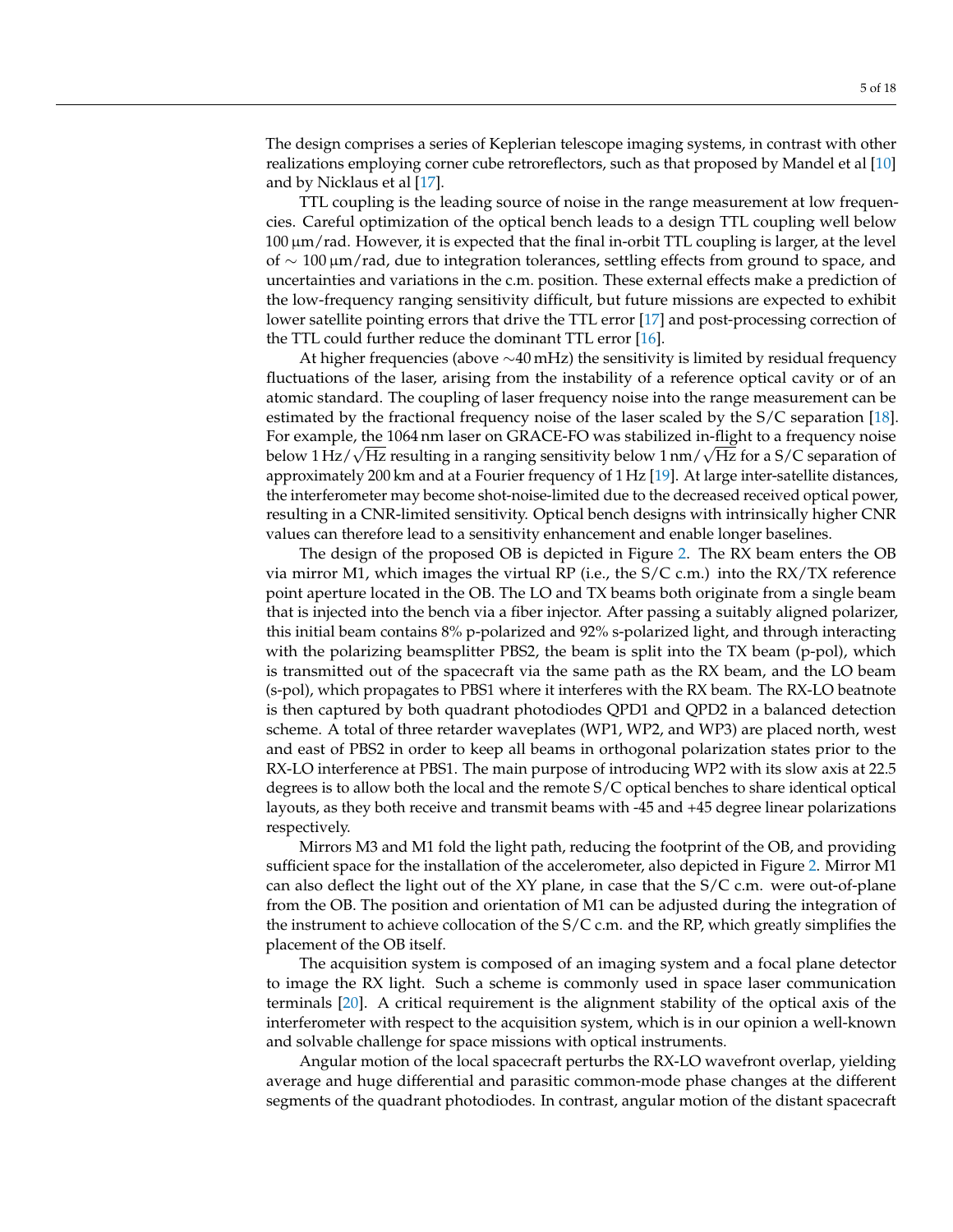yields changes of the received light power, but leaves the wavefront overlap largely unaffected. The differential phase between QPD segments, i.e., the differential wavefront sensing signals  $DWS_h$  and  $DWS_v$  [\[21\]](#page-16-16), measure the relative tilt and tip between the interfering fields. In consequence, the DWS signals can be used in a feedback loop for transmit beam pointing or for spacecraft attitude control. In our OB design, two independent control loops are used to actuate the tip and tilt degrees of the FSM, yielding DWS<sub>h</sub>  $\sim$  0 and DWS<sub>v</sub>  $\sim$  0, as sensed by one of the quadrant photoreceivers, thus ensuring that the interfering fields' phasefronts are aligned at the detectors regardless of the S/C attitude.

The cross coupling of the angular jitter of the spacecraft into the interferometric range measurement, or TTL coupling, is of critical importance, and can be suppressed to a large extent by means of employing suitable imaging systems (IS). These consist of a set of lenses that are placed in the beam path, and together image the point of rotation of the beam onto the center of the photodiodes such that the detector is in a pupil plane where beam walk is minimized while the angular tilt of the wavefront is maximized. They also serve the purpose of compressing or enlarging the beams according to what is desired, e.g., to adapt the size of the interfering beams to the active area of the photodiodes, or to enlarge the size of the transmit beam in order to decrease its divergence. In the proposed OB architecture, a total of five two-lens Keplerian telescope imaging systems are implemented: two of the so-called RX IS, which share lens L3 (L3-L1 and L3-L2); two of the so-called LO IS, which share lens L4 (L4-L1 and L4-L2); and the so-called TX IS (L4-L3). All of these imaging systems contain mirrors, beamsplitters and waveplates between the first and second lens.

The RX IS's keep the received light beam at a fixed position on the photoreceivers independent of the incidence angle at the receive aperture, and the LO IS's do the same for the local oscillator beam independent of the steering mirror state. On the other hand, the TX IS ensures that, when the FSM actuation with closed DWS loops is engaged, the transmit beam propagates antiparallel to the received light, i.e., the local spacecraft "points" accurately at the remote spacecraft with its TX beam.

In the RX and LO imaging systems, the first lens acts on only one of the two interfering beams, while the second lens acts on both beams. The resulting configuration departs significantly from other interferometers employing imaging systems to suppress TTL coupling, where all lenses are placed after the interferometer's beam combiner [\[10,](#page-16-5)[11](#page-16-8)[,13,](#page-16-7)[22\]](#page-17-0), and is therefore the subject of scrutiny in this paper.

The lenses used in the model are available off-the-shelf from a popular lens manufacturer. The use of free-form lenses for TTL coupling reduction in similar precision interferometers has been studied in [\[23\]](#page-17-1), and does not offer a significant advantage in terms of raw TTL coupling suppression. Fused silica substrates are chosen due to the excellent transmission properties and low coefficient of thermal expansion.

A notable feature of this setup is that a relationship is established between the angular magnifications of the RX, LO, and TX imaging systems,

$$
|m_{\rm RX}| = \frac{|m_{\rm LO}|}{|m_{\rm TX}|},\tag{1}
$$

where  $m_{\text{RX}}$ ,  $m_{\text{TX}}$  and  $m_{\text{LO}}$  are the angular magnifications of the respective imaging systems. The signs of the angular magnifications depend on the specific OB layout. The beam angle w.r.t. the optical axis at the entrance pupil of each imaging system (*αi*,IN), and the angle at the exit pupil  $(\alpha_{i,\text{OUT}})$  are given by (we work in two-dimensional space for simplicity)

<span id="page-5-0"></span>
$$
\alpha_{i,\text{OUT}} = m_i \cdot \alpha_{i,\text{IN}},\tag{2}
$$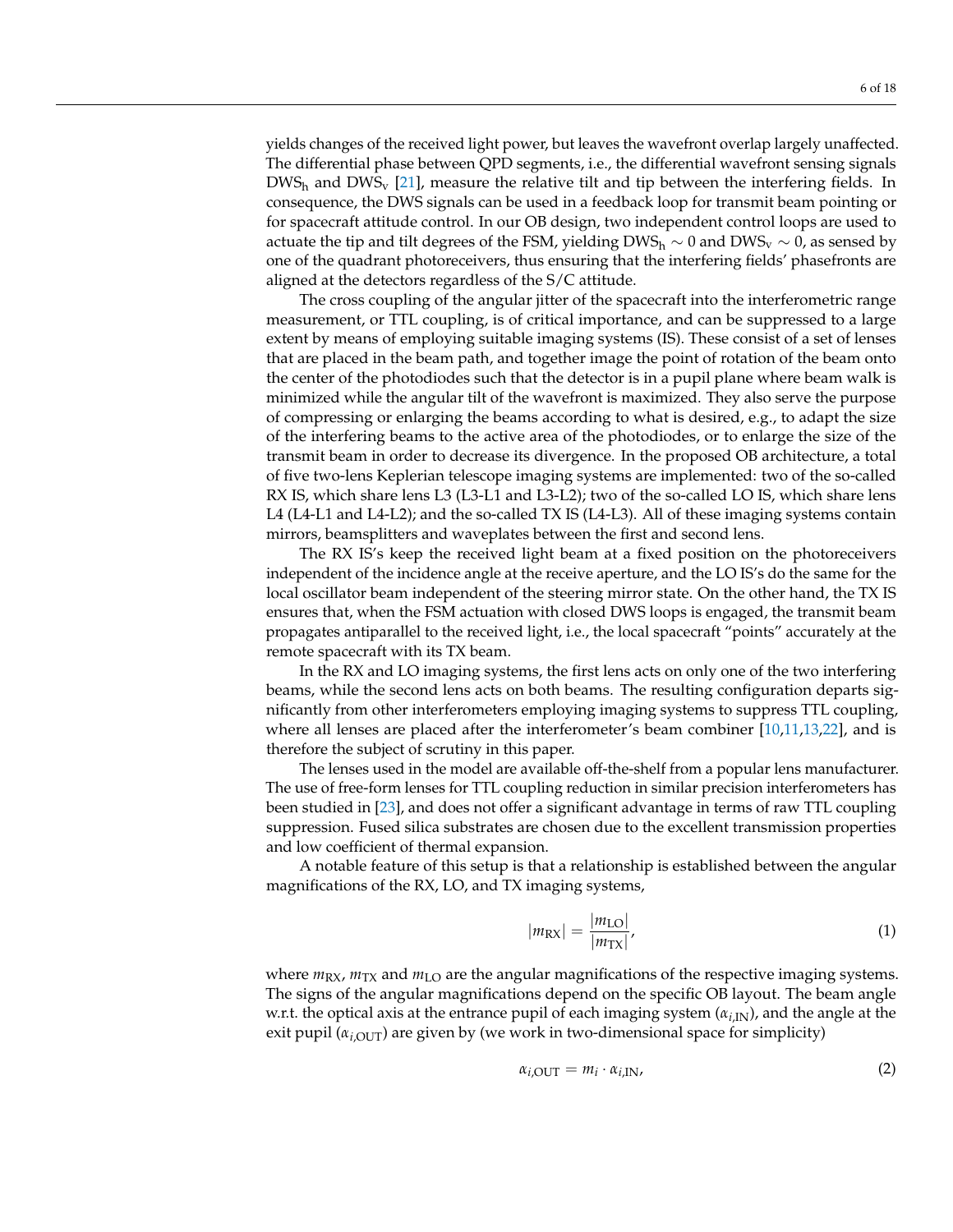where  $i = \{RX, LO, TX\}$ . The sign of these angles follows the Cartesian Sign Convention: acute angles are positive when produced by anti-clockwise rotation from the optical axis, and negative when produced by clockwise rotation. In our design  $\alpha_{\text{TX,IN}} = \alpha_{\text{LO,IN}}$ , since the TX and LO imaging systems share lens L4 (see Figure [2\)](#page-3-0). Moreover, by actuating the FSM using DWS, the setup ensures that  $\alpha_{\text{RX,OUT}} = \alpha_{\text{LO,OUT}}$ . Therefore, assuming that  $m_{\text{RX}} = m_{\text{LO}}/m_{\text{TX}}$ can be obtained through a specific OB layout, Equation [2](#page-5-0) can be used to show that the setup can ideally produce perfect TX beam pointing to the remote S/C,

$$
\alpha_{RX,IN} = \frac{m_{LO}}{m_{RX}} \cdot \alpha_{LO,IN} = m_{TX} \cdot \alpha_{TX,IN} = \alpha_{TX,OUT}.
$$
 (3)

The sign of the in-plane angular magnification of a Keplerian telescope is determined by the number of reflections in its optical path. An even (odd) number of reflections on the optical path leads to negative (positive) angular magnification. Using beam splitters and mirrors, the OB can therefore be designed such that  $m_{RX} = m_{LO}/m_{TX}$  is verified.

To illustrate the flexibility of the proposed OB design, Table [1](#page-7-0) shows the resulting heterodyne efficiency *η* and carrier-to-noise density CNR for two OB configurations ("A" and "B") differing in the radius of the injected local beam. Both configurations feature an aperture of radius  $r_{TX/RX AP} = 8$  mm, and QPDs with active area radii of 0.5 mm. The effective focal lengths of the selected lenses, measured by 589 nm light, are:  $f_{L1} = f_{L2} = 12.7$  mm,  $f_{L3} = 200$  mm, and  $f_{L4} = 75.6$  mm. The best performance out of the two proposed configurations is achieved in the "A" configuration, yielding a heterodyne efficiency of 0.85 and a CNR of 94 dB.

The two aforementioned OB configurations are compared in Table [1](#page-7-0) against the original GRACE-FO LRI OB, as well as two modified versions with the same aperture design and RX IS lenses as the new LRI OB "A" design. As illustrated by the "Modified 1" design, since the magnification of each beam cannot be adjusted independently in GRACE-FO, the beam size mismatch between the RX and LO beams at the surface of the photodetectors results in a degradation of heterodyne efficiency. Even if the RX and TX apertures are increased, the CNR does not improve significantly compared to the original design. As illustrated by the "Modified 2" design, greatly enlarging the waist radius of the local oscillator beam leads to similar CNR performance as the new LRI OB "A" design, at the expense of the increased optical complexity of achieving such a large waist size.

# <span id="page-6-0"></span>**3. Optical simulations**

In order to realize the OB design, we built an optical model using the interferometer simulation software IFOCAD [\[24\]](#page-17-2), a collection of C++ libraries for simulating laser interferometers. The OB components, such as the beam splitters and mirrors, the lenses, and the photoreceivers, are parametrized and included in the model. IFOCAD provides methods for tracing general astigmatic Gaussian beams through three-dimensional space, as well as for computing the relevant two-beam interferometric signals, such as the heterodyne efficiency, the longitudinal pathlength signal (LPS) and differential wavefront sensing (DWS) signals [\[25\]](#page-17-3). The LPS sensed by a single element photodiode is computed as

$$
s_{\text{LPS}} \equiv \frac{\phi}{k} = s + \frac{1}{k} \arg \left( \iint E_1 E_2^* dS_{\text{pd}} \right), \tag{4}
$$

where  $\phi$  is the interferometric phase,  $k = 2\pi/\lambda$  is the wave number, *s* is the macroscopic accumulated optical pathlength difference during beam propagation through the setup, *E*<sup>1</sup> and  $E_2$  are the complex amplitudes of the interfering beams, and  $dS_{\text{pd}}$  is a surface element in the detector surface. There exist several variants of the LPS signal for a QPD [\[26\]](#page-17-4), of which we use the "average phase" definition, where the LPS is computed as the average phase over the four detector segments  $s_{LPS} = (\phi_A + \phi_B + \phi_C + \phi_D)/4k$ , where  $\phi_{A...D}$  are the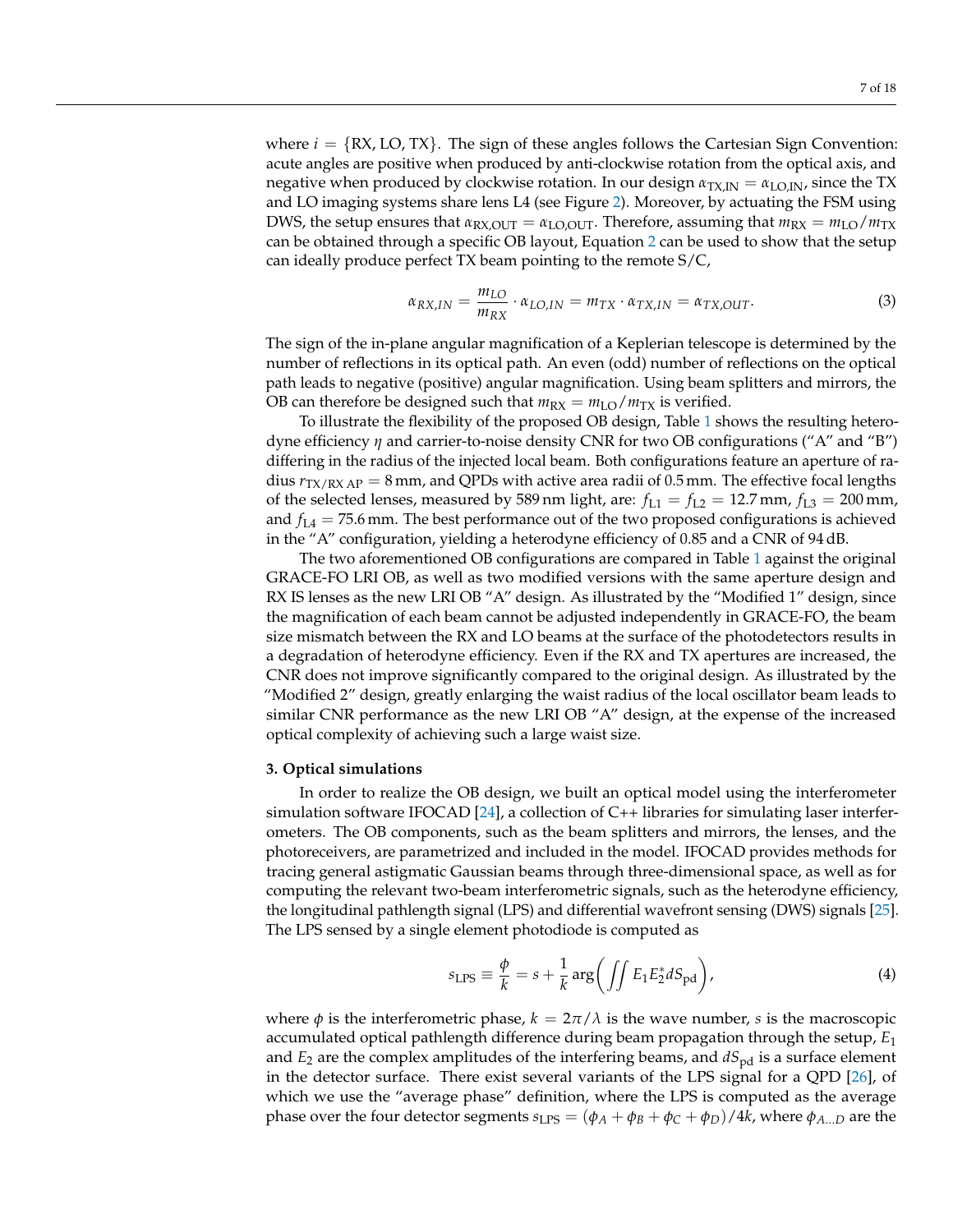<span id="page-7-0"></span>Table 1: Comparison of some optical parameters between two configurations of the proposed LRI OB design, the GRACE-FO LRI OB, and two modified versions of the GRACE-FO LRI OB.  $r_{\text{TX/RX AP}}$  is the receive/transmit aperture;  $\omega_0$  is the waist radius of the local oscillator beam after the fiber injector;  $m_i^{-1}$  with  $i = \{RX, LO, TX\}$  are the linear magnifications of the RX, LO and TX imaging systems respectively; *η* is the heterodyne efficiency of the RX-LO beatnote;  $\theta_{TX}$  is the half-angle divergence of the TX beam out of the aperture; CNR (ideal) is the resulting carrier-to-noise density for perfectly aligned local and remote satellites; CNR (misaligned) is the resulting carrier-to-noise density considering a 50 µrad misalignment of the local  $S/C$  with respect to the line-of-sight to the remote  $S/C$  [\[11,](#page-16-8)[13\]](#page-16-7).

|                      | $N_{\rm ew}$ LRI OB "A" | $N_{\rm ew}$ LRI OB "B" | GRACE-FO            | ${ {^{GR}AGF\text{-}FO\,M_{0d}}}\,1$ | GRACE-FO Mod 2      |
|----------------------|-------------------------|-------------------------|---------------------|--------------------------------------|---------------------|
| $r_{\rm TX/RXAP}$    | 8 mm                    | 8 mm                    | 4 mm                | 8 mm                                 | 8 mm                |
| $\omega_0$           | $2.5 \,\mathrm{mm}$     | 1 mm                    | $2.5 \,\mathrm{mm}$ | $2.5 \,\mathrm{mm}$                  | $6.6 \,\mathrm{mm}$ |
| $ m_{\rm RX}^{-1} $  | 0.064                   | 0.064                   | 0.125               | 0.064                                | 0.064               |
| $ m_{\rm LO}^{-1} $  | 0.168                   | 0.168                   | 0.125               | 0.064                                | 0.064               |
| $ m_{\rm{TX}}^{-1} $ | 2.646                   | 2.646                   | n/a                 | n/a                                  | n/a                 |
| η                    | 0.85                    | 0.23                    | 0.67                | 0.2                                  | 0.85                |
| $\theta_{\text{TX}}$ | $65 \mu$ rad            | $131$ $\mu$ rad         | $149$ $\mu$ rad     | $138 \mu$ rad                        | $65 \mu$ rad        |
| CNR (ideal)          | 94.2 dB                 | 82.9 dB                 | 81.2 dB             | 82.5 dB                              | 94.9 dB             |
| CNR (misaligned)     | 88.8 dB                 | 81.4 dB                 | 80.0 dB             | 81.2 dB                              | 89.5 dB             |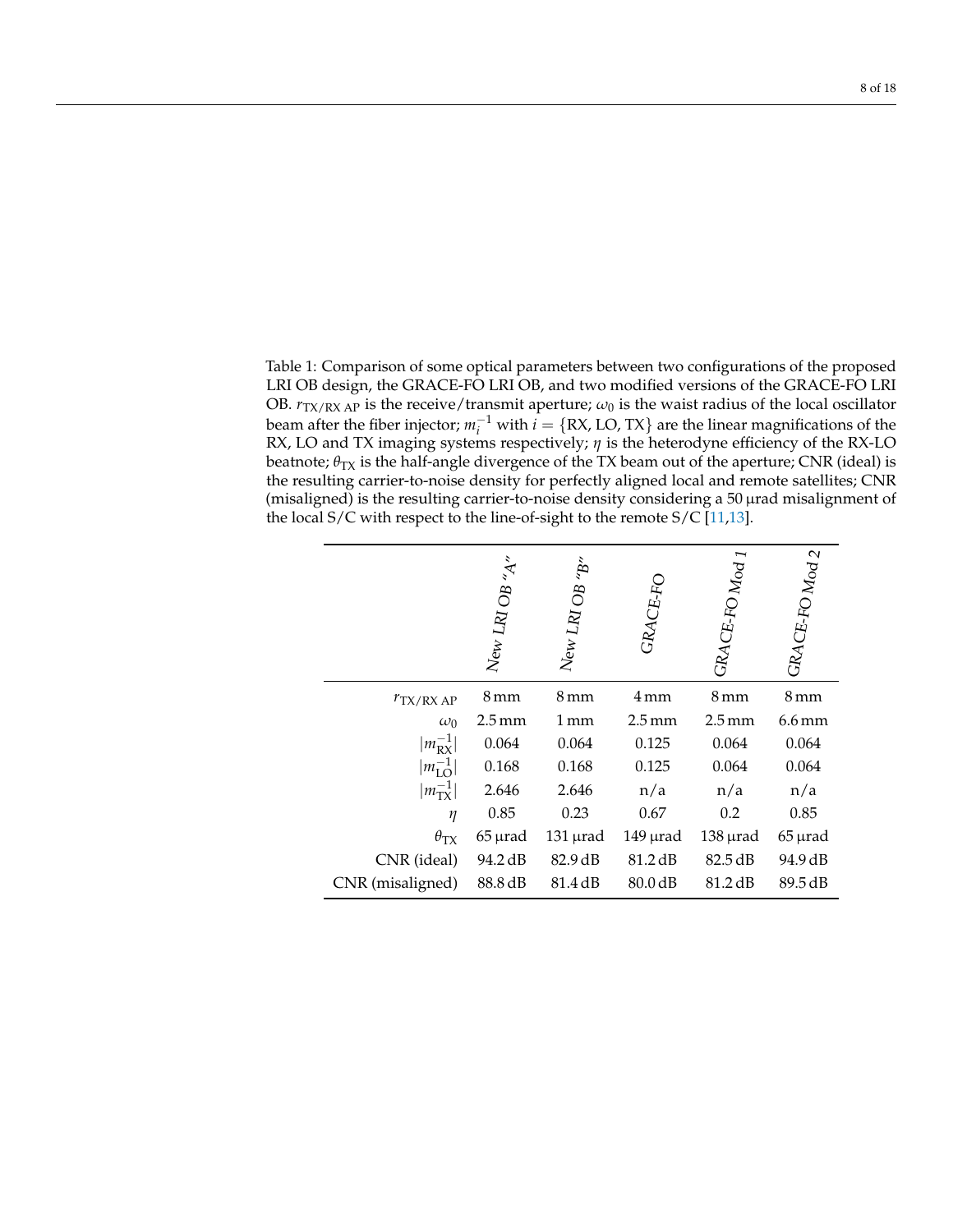<span id="page-8-0"></span>

**Figure 3.** Amplitude and phase of the "flat-top" RX beam at the receive aperture and at the surface of QPD1, in the horizontal direction. The dashed lines indicate the boundaries of the aperture and the active area of the photodiode respectively. The RX beam is modelled in IFOCAD using the mode-expansion method. The amplitude of the local oscillator beam at QPD1 is shown in red, showing good spatial overlap with the RX beam, in spite of the much larger peak amplitude.

interferometric phases measured by each of the QPD segments. Note that  $s_{LPS}$  takes into account any effects stemming from the transverse distributions of the two interfering beams in the detector plane, as well as Gouy phase shifts, which are known to be potential sources of error in precision interferometers [\[27\]](#page-17-5). Polarization and stray light effects are neglected in the simulation, and will be the subject of future investigations. Parasitic polarization states, polarization fluctuations, and ghost beams, can couple to the LPS and DWS signals, and could have an impact on the interferometer performance [\[28](#page-17-6)[,29\]](#page-17-7).

As shown in Figure [2,](#page-3-0) the RX beam, which has propagated for the inter-satellite distance of  $\sim$  200 km, is clipped to a radius of 8 mm by the RX/TX RP aperture located on the OB, and the diffracted beam's amplitude and phase profile is nearly flat. To simulate this "flattop" beam, the mode-expansion method (MEM) [\[30\]](#page-17-8) is adopted. In the MEM, the electrical field of the incoming Gaussian beam *E*(*x*, *y*) is decomposed into Hermite-Gaussian modes *umn*(*x*, *y*; *q*),

$$
E_{\text{MEM}}(x,y) = \sum_{m=0}^{N_{\text{max}}} \sum_{n=0}^{N_{\text{max}}-m} a_{mn} u_{mn}(x,y;q) \exp(-iks), \tag{5}
$$

where  $a_{mn}$  is the mode amplitude, *k* is the wavenumber, *s* is a propagation distance, and  $N_{\text{max}}$ is the maximum expansion order, which limits the decomposition performance. Once the relative mode amplitudes are derived at the aperture, they are invariant through the paraxial propagation of the modes to the detectors downstream. Hence, the electrical field at an arbitrary plane along the optical axis can be computed as the sum over the Hermite-Gaussian modes propagated up to that plane. Figure [3](#page-8-0) shows the amplitude and phase of the RX beam at the receive aperture and at the surface of QPD1, as obtained via the MEM simulation.

The IFOCAD model is built based on the "B" configuration from Table [1,](#page-7-0) and it is drawn using OPTOCAD, a Fortran 95 module for tracing Gaussian TEM00 beams through an optical setup [\[31\]](#page-17-9) (Figure [4\)](#page-9-0). The B configuration is chosen due to the smaller size of the beam injected into the OB, which is straightforward to realize using commercially available fiber injectors.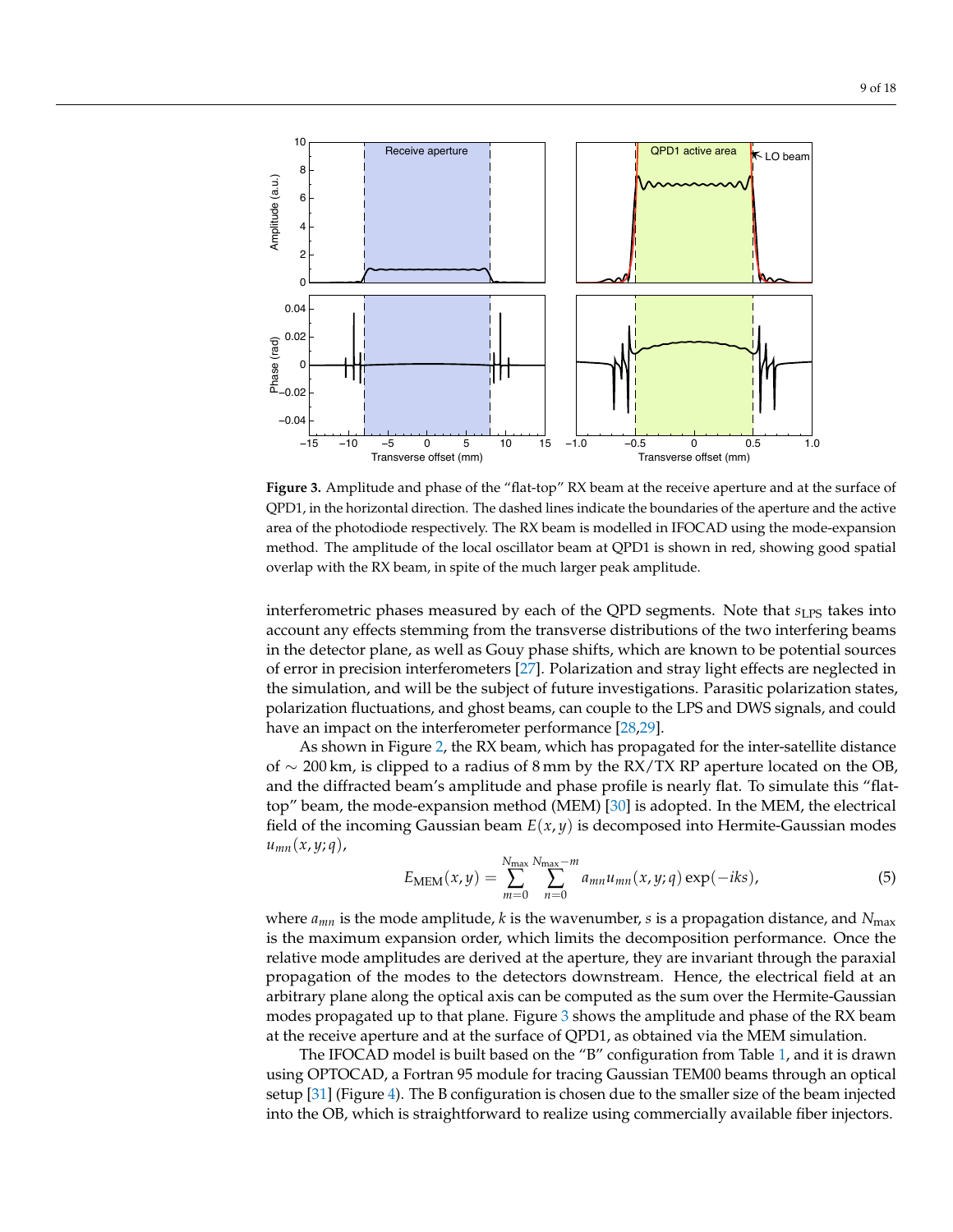<span id="page-9-0"></span>

**Figure 4.** LRI OB as modelled in IFOCAD and drawn in OPTOCAD. The RX beams starts at the receive aperture (red). The TX and LO beams stem from the beam injected into the OB by the fiber injector (blue). The baseplate assumed in the thermal analysis is drawn as a rectangle enclosing all of the OB components.

After the OB components are initialized in the model, the imaging systems are optimized by tuning the positions of the photodiodes, of lens L3, of the receiving aperture, and of mirror M2, in the following steps: first, the QPD positions are fine-tuned along the nominal optical axis in order to minimize the beam walk of the LO beam on the detector planes, under both pitch and yaw motions of the steering mirror; second, the position of L3 is fine-tuned to minimize the separation between the front focal point of L1 and the effective focal point of the system composed of L3, WP2, PBS2, WP1 and PBS1; third, the position of the receiving aperture is fine-tuned to minimize the interferometer's TTL coupling, as sensed by both quadrant photodiodes, under pitch and yaw rotations of the S/C with an active steering mirror (i.e., using the DWS signals to actuate on the steering mirror's pitch and yaw degrees of freedom in order to yield optimally overlapped phasefronts between the RX and LO beams at the detectors); lastly, the position of M2 is fine-tuned such that the effective focal point of the TX IS is located at the RX/TX RP, and thus near-perfect TX beam pointing to the remote S/C is achieved. In the resulting configuration, the interferometer with closed-loop control of the steering mirror becomes largely insensitive to the angular motion of the S/C.

These functionalities are quantitatively evaluated at the local S/C, and TTL coupling is measured both at the local S/C and at the distant S/C in perfect-transponder mode. First, an RX beam of the expected size after having propagated through the inter-satellite path is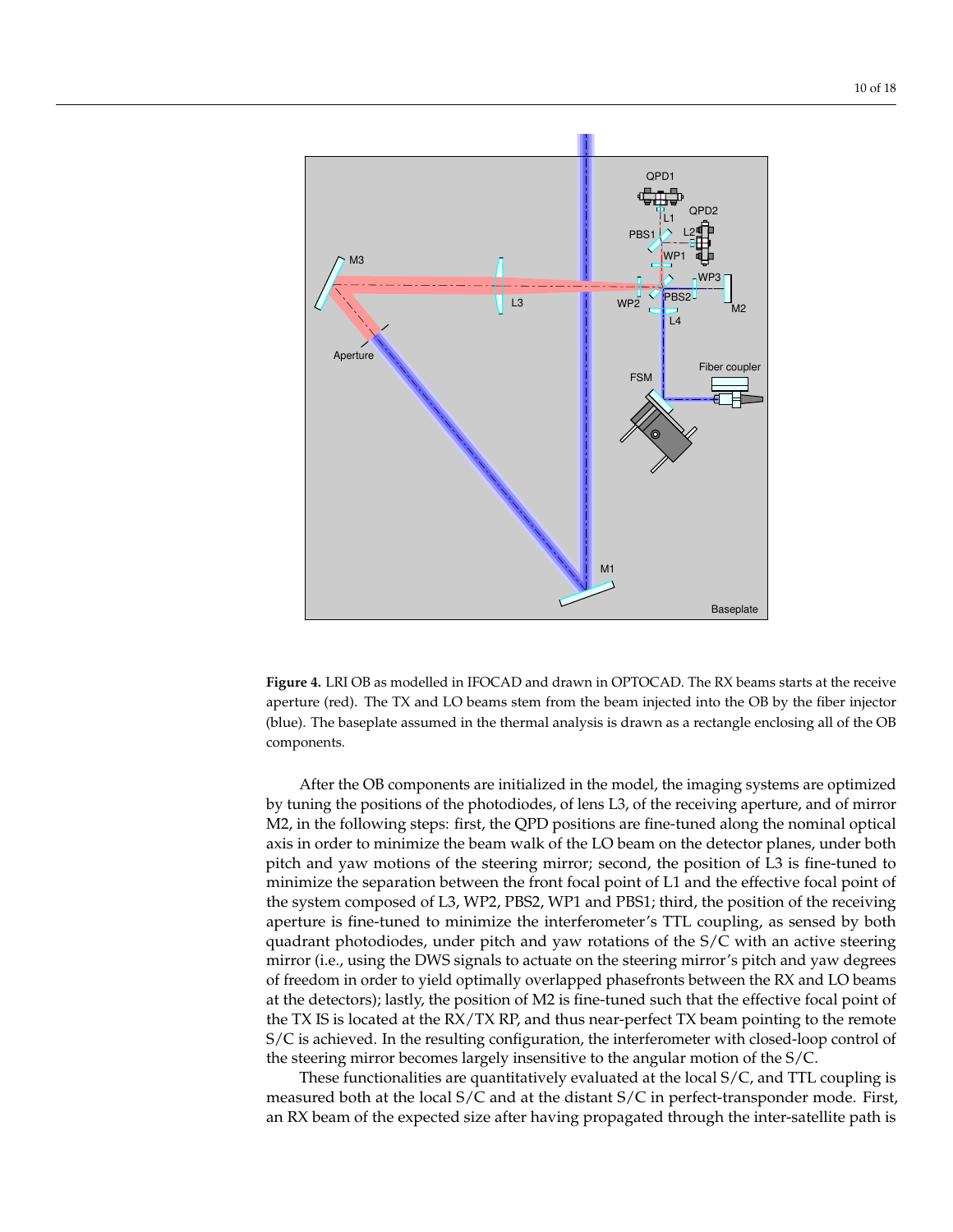<span id="page-10-0"></span>

**Figure 5.** Depiction of local S/C TTL coupling simulation. The RX beam (red) starts at the local RX RP with the expected size after having propagated for the inter-satellite distance, and a certain rotation angle to simulate S/C angular motion. The RX beam interferes with the LO beam (green) and their beatnote is captured by the photodetectors.

<span id="page-10-1"></span>

**Figure 6.** Depiction of the TX beam TTL coupling simulation. The TX beam (green) propagates to the preset distant OB where it interferes at a single-element photodiode with a Gaussian beam large enough such that the distant system acts as a perfect transponder.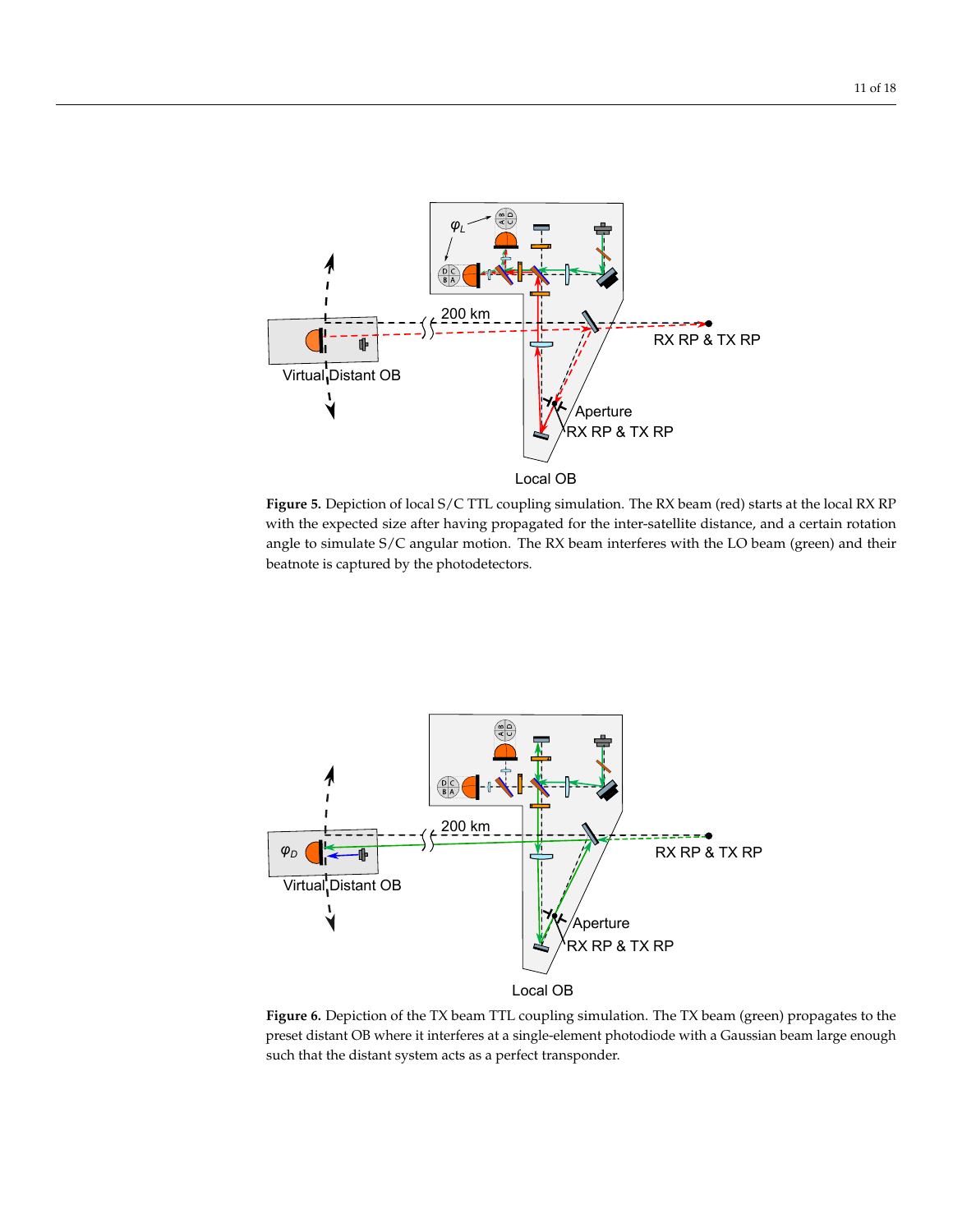originated at the local RX RP, i.e., at the center of the receive aperture (Figure [5\)](#page-10-0). This beam is tilted in the pitch and yaw degrees of freedom to simulate angular motion of the S/C around its c.m.; The RX beam is propagated through the setup, and it is interfered with the LO beam whilst the FSM is being actively controlled using DWS loops to obtain optimal RX-LO overlap at the detectors. The LPS variations are measured, and the local TTL coupling is evaluated by varying the misalignment angles.

Then, the position of a distant single-element photodiode (SEPD) representing the remote OB is derived by intersecting the initial RX beam direction with a sphere of 200 km radius centered around the unfolded RX RP (Figure [6\)](#page-10-1). The locally generated TX beam is propagated to this SEPD in the far field, where it is interfered with a large Gaussian beam acting as LO beam for the remote S/C OB. The radius of this LO beam is set large enough such that this distant system acts as a perfect transponder, i.e., such that it measures a range unaffected by the wavefront of the interfering beams. The LPS measured by the distant SEPD is obtained and the TX beam TTL coupling is evaluated.

The results are depicted in Figure [7,](#page-12-0) which shows the variation of relevant quantities as a function of RX beam angle in both the pitch and yaw degrees of freedom for the interferometer with closed-loop control of the steering mirror. The figure shows (in order from top to bottom) the position acquired by the active steering mirror under a given misalignment; the measured in-loop (QPD1) and out-of-loop (QPD2) horizontal and vertical DWS signals; the deviation of the transmitted beam with respect to the inter-satellite line of sight; the RX and LO beam walk at the photodetectors; the TTL coupling experienced at the local S/C; and the TX beam TTL coupling measured at the distant S/C in perfect-transponder mode. Note that the out-of-loop DWS signals are small but orders of magnitude greater than the in-loop signals due to the asymmetry between the reflection and transmission ports of PBS1. The TX beam TTL coupling is limited by the numerical error of double precision.

The installation error of M2 directly affects the OB's retro-reflective function by changing the position of the TX RP, thereby introducing extra TTL coupling to the range measurement. This effect is modelled and characterized, and it is determined that with positional tolerances of 0.05 mm and angular tolerances of 50 µrad, the extra TTL coupling in all three rotation axes is  $\sim 10 \,\mu m/r$ ad. This performance impact is similar to that of the triple-mirror-assembly of the GRACE-FO LRI, where the misalignment of the three mirrors introduced a TTL coupling of less than 20  $\mu$ m/rad in all three rotation axes [\[32\]](#page-17-10).

Finally, a thermal analysis is carried out to ensure that the proposed OB layout is robust against thermoelastic deformation and refractive index variations due to temperature fluctuations. This analysis is of particular importance due to the fact that the RX and LO imaging systems both feature a different set of components on their respective sensitive paths. This means that, e.g., any thermal fluctuations introduced by lenses L3 and L4 are not common-mode between the interfering beams.

The expected thermal drift on the optical bench is  $\pm 3$  K/orbit [\[2\]](#page-15-1), hence, the temperature is swept within this range and both the thermoelastic expansion and the change of refractive index are coherently applied to all optical components. The components are assumed to be attached to a baseplate that expands uniformly, changing the components' positions w.r.t. the baseplate's c.m.; For the optical components, the thermal coefficients of fused silica are used,  $\alpha = 5.5 \times 10^{-7}$  1/K, and  $\beta = 9.6 \times 10^{-6}$  1/K, where  $\alpha$  measures the fractional length change (∆*L*/*L* per Kelvin) and *β* measures the fractional refractive index change (∆*n*/*n* per Kelvin). On the other hand, the baseplate is assumed to be made of Titanium with  $\alpha = 8.6 \times 10^{-6}$  1/K. The results are shown in Figure [8.](#page-13-0) This shows the maximum magnitude of the total TTL coupling of 18.1  $\mu$ m/rad and 1.16  $\mu$ m/rad over 300  $\mu$ rad in yaw and pitch, respectively. These are both below the GRACE-FO requirement of 80  $\mu$ m/rad [\[13\]](#page-16-7), and thus verify the feasibility of the design in terms of the orbital thermal drift.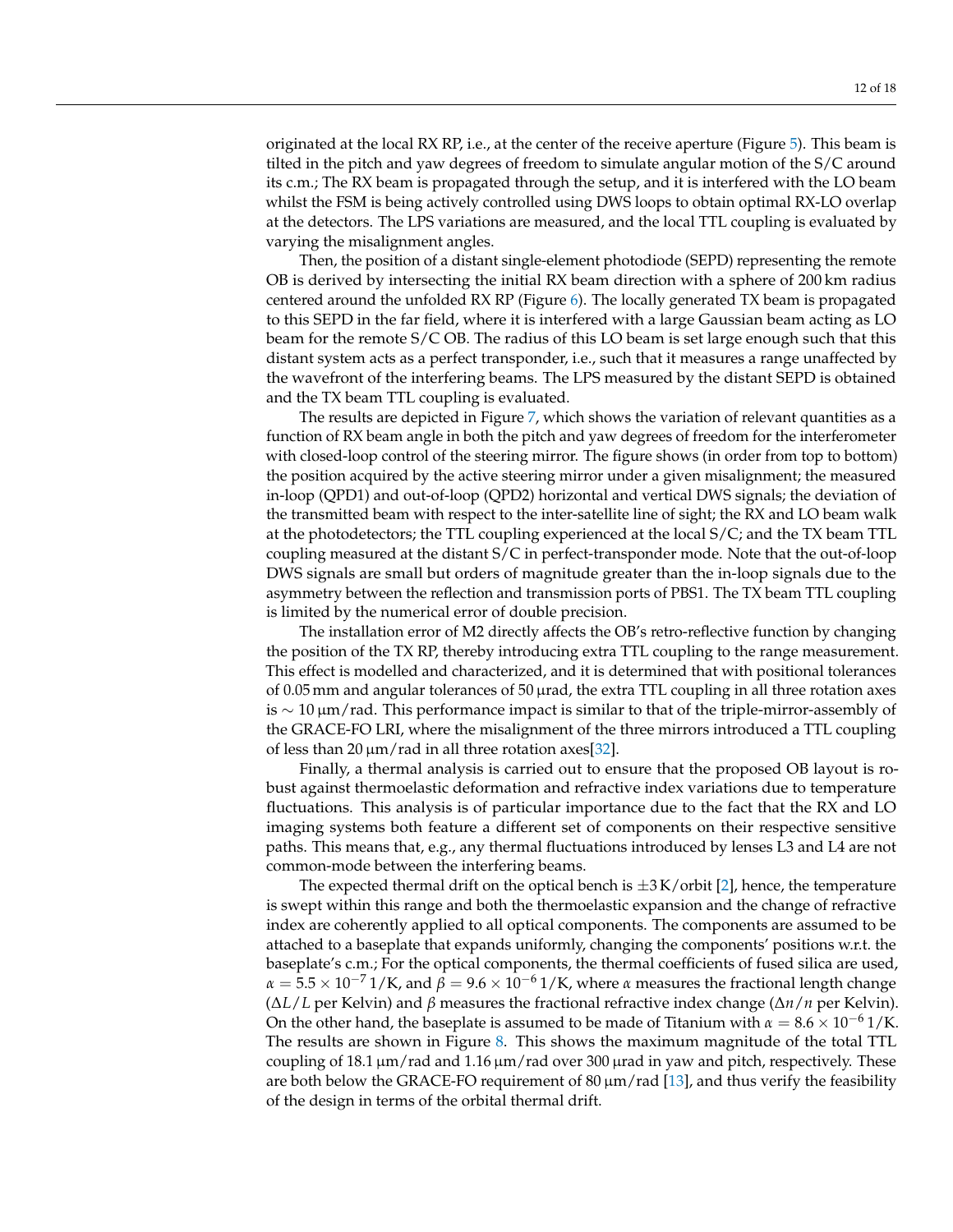<span id="page-12-0"></span>

**Figure 7.** Angular motion of the local S/C causes the received beam's incidence angle at the receive aperture to change (the abscissas). A steering mirror is actuated (a, b) via two independent DWS control loops that zero the DWS<sub>h</sub> and DWS<sub>y</sub> signals in QPD1 (c, d), keeping the RX and LO phasefronts nearly parallel at both detectors. QPD2 is out of loop and measures nearly zero  $DWS_h$  and  $DWS_v$  (e, f). The TX IS ensures that the TX beam is antiparallel to the RX beam in the inter-S/C path (g, h). The RX IS and LO IS ensure that the RX and LO beams experience minimal beam walk at the detectors (i-l). In the resulting configuration, TTL coupling is minimized, as measured both in the local S/C (m, n), and at the distant S/C (o, p).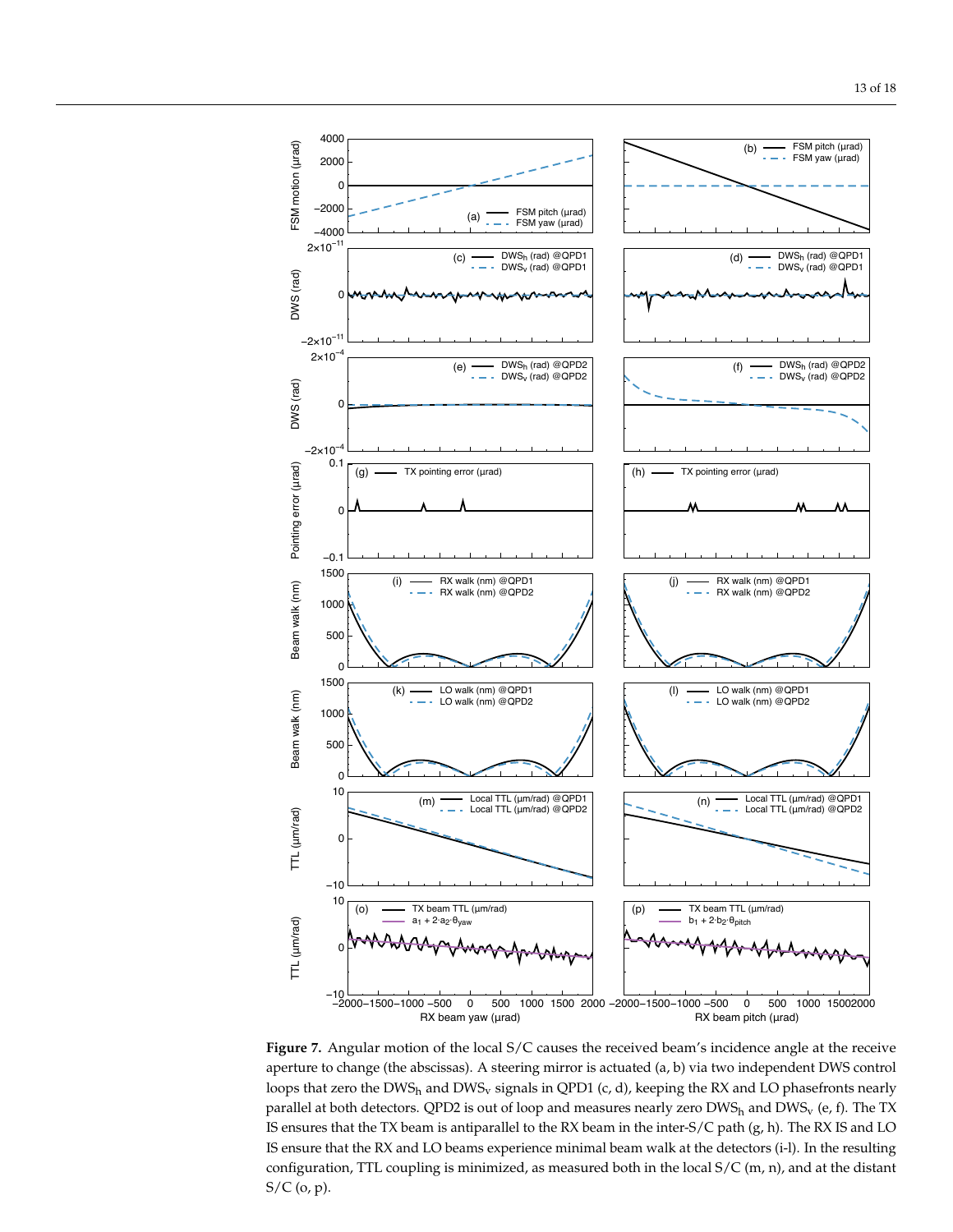<span id="page-13-0"></span>

**Figure 8.** Thermal analysis. The temperature is swept in the ±3 K range in seven steps, and the TTL coupling simulation is carried out for each step of temperature and RX beam tilt in the pitch and yaw degrees of freedom. The shaded regions shown in the plots are bounded by the maximum and minimum results for TX pointing error (a, b), RX beam walk (c, d), LO beam walk (e, f), local TTL coupling  $(g, h)$ , and TX beam TTL coupling (i, j) throughout the temperature range.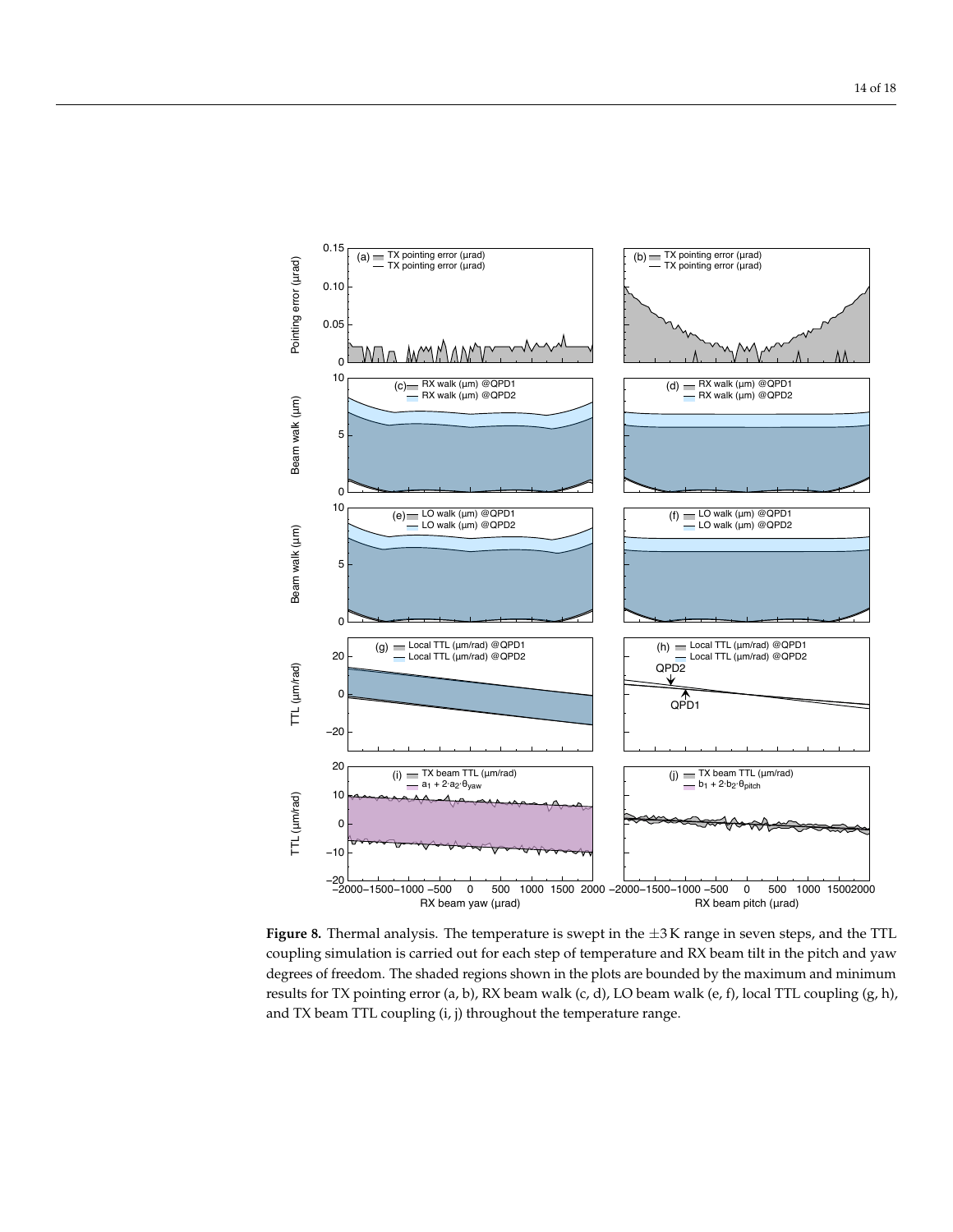#### <span id="page-14-0"></span>**4. Summary and outlook**

Following on the success of the GRACE-FO LRI, a US-German collaboration is conducting preparatory studies for advancing the LRI design and technology under the GRACE-ICARUS project [\[33\]](#page-17-11). In parallel, ESA has approved preparatory studies and instrument pre-developments for a Next Generation Gravity Mission [\[17](#page-16-12)[,34\]](#page-17-12). In this context, we have put forward an optical bench design for a next-generation LRI.

The design follows an on-axis topology in which the RX, TX and LO beams' paths coincide. A series of Keplerian telescope imaging systems are configured to: *i*. achieve the retro-reflective function without the need for a retroreflector; *ii*. adapt the size of the received beam and the local oscillator beam to the active area of the quadrant photodiodes; and *iii*. adjust the size of the transmitted beam to match the size of the RX/TX aperture and decrease its divergence to relax the laser power requirements.

The imaging systems, in combination with an active steering mirror using differential wavefront sensing loops, ensure optimal overlap between the interfering RX and LO beams at the detectors, as well as near-perfect TX beam pointing to the remote S/C. The optimal RX/LO overlap maximizes the local carrier-to-noise ratio, and the accurate TX beam pointing maximizes the optical power at the remote S/C, regardless of the attitude of the local S/C.

The optical bench functionalities and limitations are demonstrated by means of a computer model using the IFOCAD C++ libraries. The coupling of the attitude of the local S/C to the inter-satellite range measurement is computed, and it is found to be well within the required level of 100  $\mu$ m/rad. A thermal analysis accounting for the effects of thermoelastic expansion of the optical bench components and baseplate, and refractive index fluctuations of the optics, is carried out to verify the robustness of the proposed design against the temperature fluctuations expected in orbit.

The proposed layout uses a single telescope in the RX and TX beam path, enhancing the light collecting area and decreasing the TX beam far field divergence. Since this design requires only a single baffle, the footprint of the LRI in the S/C can be made smaller compared to off-axis designs like the GRACE-FO LRI, which hosted a retroreflector that was separate from the OB assembly, leading to significantly increased complexity of assembly and thermal control.

An experimental realization of the proposed OB design is being conducted at the Albert Einstein Institute. While the primary functions of the OB have been demonstrated via the optical simulations presented in this paper, several questions remain to be investigated experimentally, notably the coupling of polarization imperfections and fluctuations, and stray light, into the length and angular measurements.

**Author Contributions:** Conceptualization, Y.Y. and V.M.; methodology, K.Y. and M.D.A; software, K.Y., M.D.A., and D.W.; resources, J.J.E.D.; writing—original draft preparation, Y.Y., K.Y., M.D.A, D.W., J.J.E.D. and V.M.; writing—review and editing, M.D.A.; project administration, M.D.A., J.J.E.D., V.M., J.J., and G.H.; funding acquisition, G.H.; All authors have read and agreed to the published version of the manuscript.

**Acknowledgments:** This work has been supported by: the Chinese Academy of Sciences (CAS) and the Max Planck Society (MPG) in the framework of the LEGACY cooperation on low-frequency gravitationalwave astronomy (M.IF.A.QOP18098); The Deutsche Forschungsgemeinschaft (DFG, German Research Foundation, Project-ID 434617780, SFB 1464). Clusters of Excellence "QuantumFrontiers: Light and Matter at the Quantum Frontier: Foundations and Applications in Metrology" (EXC-2123, project number: 390837967); PhoenixD: "Photonics, Optics, and Engineering – Innovation Across Disciplines" (EXC-2122, project number: 322 390833453).

**Conflicts of Interest:** The authors declare no conflict of interest.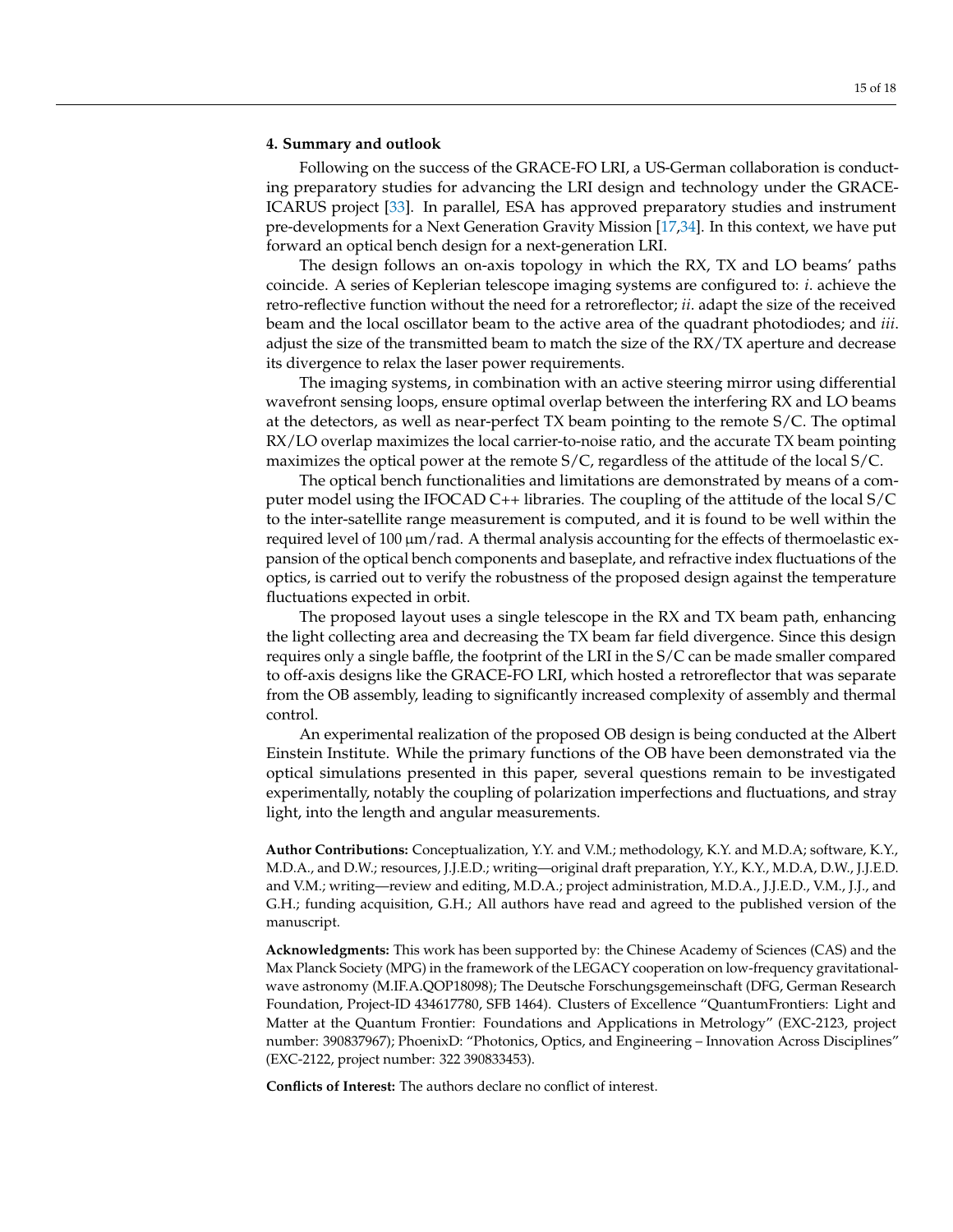# **Abbreviations**

The following abbreviations are used in this manuscript:

| c.m.         | Center-of-mass                                    |
|--------------|---------------------------------------------------|
| <b>CNR</b>   | Carrier to noise density                          |
| <b>DLR</b>   | Deutsches Zentrum für Luft- und Raumfahrt         |
| DWS          | Differential Wavefront Sensing                    |
| ESA          | European Space Agency                             |
| FSM          | Fast steering mirror                              |
| <b>GPS</b>   | Global Positioning System                         |
| <b>GRACE</b> | Gravity Recovery and Climate Experiment           |
| GRACE-FO     | Gravity Recovery and Climate Experiment Follow-On |
| IS           | Imaging system                                    |
| <b>LISA</b>  | Laser Interferometer Space Antenna                |
| LO           | Local oscillator (beam)                           |
| <b>LPS</b>   | Longitudinal pathlength signal                    |
| LRI          | Laser Ranging Interferometer                      |
| MEM          | Multimode expansion method                        |
| NASA         | National Aeronautics and Space Administration     |
| OB           | Optical Bench                                     |
| <b>PBS</b>   | Polarizing beamsplitter                           |
| QPD          | Quadrant Photodiode                               |
| RP           | Reference point                                   |
| RX           | Received (beam)                                   |
| S/C          | Spacecraft                                        |
| <b>SEPD</b>  | Single-element photodiode                         |
| TTL.         | Tilt-to-length (coupling)                         |
| TХ           | Transmit (beam)                                   |

# **List of commonly used symbols**

| $m_i$ with $i \in \{RX, LO, TX\}$                   | Angular magnification of the <i>i</i> -beam          |
|-----------------------------------------------------|------------------------------------------------------|
| $\alpha_{i,IN}$ with $i \in \{RX, LO, TX\}$         | Angle of the <i>i</i> -beam at the entrance pupil    |
| $\alpha_{i,\text{OUT}}$ with $i \in \{RX, LO, TX\}$ | Angle of the <i>i</i> -beam at the exit pupil        |
| $r_{\rm TX/RXAP}$                                   | Receive and transmit beam aperture radius            |
| $\omega_0$                                          | Waist radius of the LO beam at the fiber injector    |
| $\eta$                                              | Heterodyne efficiency                                |
| $\theta_{\text{TX}}$                                | Half-angle divergence $(1/e^2)$ of the TX beam       |
| $\phi$                                              | Interferometric phase measured by a SEPD             |
| $\phi_{AD}$                                         | Interferometric phase measured by a segment of a QPD |
| $k=2\pi/\lambda$                                    | The wavenumber, with $\lambda$ the wavelength        |
|                                                     |                                                      |

#### **References**

- <span id="page-15-0"></span>1. Tapley, B.D.; Bettadpur, S.; Watkins, M.; Reigber, C. The gravity recovery and climate experiment: Mission overview and early results. *Geophysical Research Letters* **2004**, *31*, n/a–n/a. doi[:10.1029/2004gl019920.](https://doi.org/10.1029/2004gl019920)
- <span id="page-15-1"></span>2. Kornfeld, R.P.; Arnold, B.W.; Gross, M.A.; Dahya, N.T.; Klipstein, W.M.; Gath, P.F.; Bettadpur, S. GRACE-FO: The Gravity Recovery and Climate Experiment Follow-On Mission. *Journal of Spacecraft and Rockets* **2019**, *56*, 931–951. doi[:10.2514/1.a34326.](https://doi.org/10.2514/1.a34326)
- <span id="page-15-2"></span>3. Tapley, B.D.; Watkins, M.M.; Flechtner, F.; Reigber, C.; Bettadpur, S.; Rodell, M.; Sasgen, I.; Famiglietti, J.S.; Landerer, F.W.; Chambers, D.P.; Reager, J.T.; Gardner, A.S.; Save, H.; Ivins, E.R.; Swenson, S.C.; Boening, C.; Dahle, C.; Wiese, D.N.; Dobslaw, H.; Tamisiea, M.E.; Velicogna, I. Contributions of GRACE to understanding climate change. *Nature Climate Change* **2019**, *9*, 358–369. doi[:10.1038/s41558-](https://doi.org/10.1038/s41558-019-0456-2) [019-0456-2.](https://doi.org/10.1038/s41558-019-0456-2)
- 4. Velicogna, I.; Mohajerani, Y.; A, G.; Landerer, F.; Mouginot, J.; Noel, B.; Rignot, E.; Sutterley, T.; Broeke, M.; Wessem, M.; Wiese, D. Continuity of Ice Sheet Mass Loss in Greenland and Antarctica From the GRACE and GRACE Follow-On Missions. *Geophysical Research Letters* **2020**, *47*. doi[:10.1029/2020gl087291.](https://doi.org/10.1029/2020gl087291)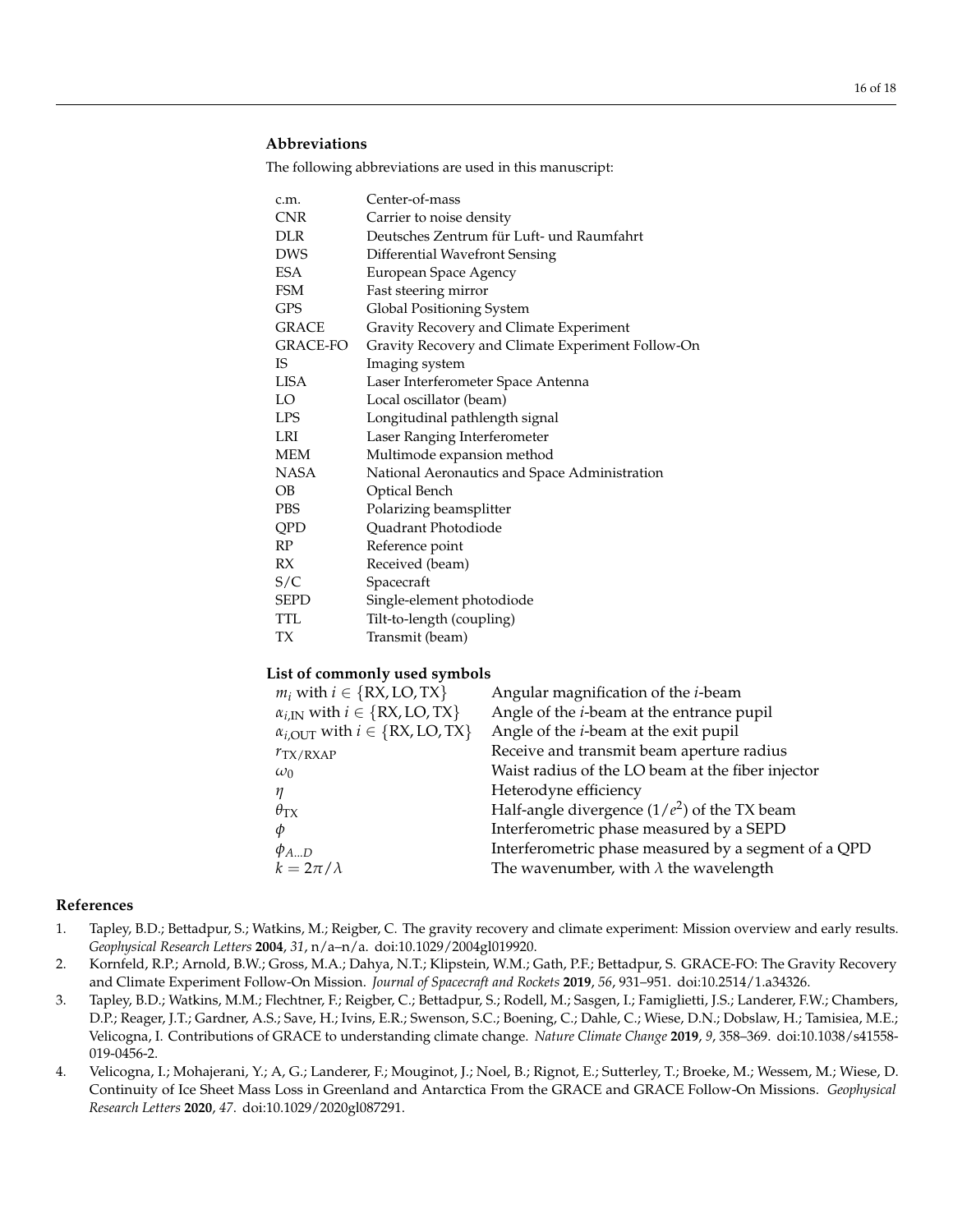- <span id="page-16-0"></span>5. Landerer, F.W.; Flechtner, F.M.; Save, H.; Webb, F.H.; Bandikova, T.; Bertiger, W.I.; Bettadpur, S.V.; Byun, S.H.; Dahle, C.; Dobslaw, H.; Fahnestock, E.; Harvey, N.; Kang, Z.; Kruizinga, G.L.H.; Loomis, B.D.; McCullough, C.; Murböck, M.; Nagel, P.; Paik, M.; Pie, N.; Poole, S.; Strekalov, D.; Tamisiea, M.E.; Wang, F.; Watkins, M.M.; Wen, H.Y.; Wiese, D.N.; Yuan, D.N. Extending the Global Mass Change Data Record: GRACE Follow-On Instrument and Science Data Performance. *Geophysical Research Letters* **2020**, *47*. doi[:10.1029/2020gl088306.](https://doi.org/10.1029/2020gl088306)
- <span id="page-16-1"></span>6. Spero, R. Point-mass sensitivity of gravimetric satellites. *Advances in Space Research* **2021**, *67*, 1656–1664. doi[:10.1016/j.asr.2020.12.019.](https://doi.org/10.1016/j.asr.2020.12.019)
- <span id="page-16-2"></span>7. Amaro-Seoane, P.; Audley, H.; Babak, S.; Baker, J.; Barausse, E.; Bender, P.; Berti, E.; Binetruy, P.; Born, M.; Bortoluzzi, D.; Camp, J.; Caprini, C.; Cardoso, V.; Colpi, M.; Conklin, J.; Cornish, N.; Cutler, C.; Danzmann, K.; Dolesi, R.; Ferraioli, L.; Ferroni, V.; Fitzsimons, E.; Gair, J.; Bote, L.G.; Giardini, D.; Gibert, F.; Grimani, C.; Halloin, H.; Heinzel, G.; Hertog, T.; Hewitson, M.; Holley-Bockelmann, K.; Hollington, D.; Hueller, M.; Inchauspe, H.; Jetzer, P.; Karnesis, N.; Killow, C.; Klein, A.; Klipstein, B.; Korsakova, N.; Larson, S.L.; Livas, J.; Lloro, I.; Man, N.; Mance, D.; Martino, J.; Mateos, I.; McKenzie, K.; McWilliams, S.T.; Miller, C.; Mueller, G.; Nardini, G.; Nelemans, G.; Nofrarias, M.; Petiteau, A.; Pivato, P.; Plagnol, E.; Porter, E.; Reiche, J.; Robertson, D.; Robertson, N.; Rossi, E.; Russano, G.; Schutz, B.; Sesana, A.; Shoemaker, D.; Slutsky, J.; Sopuerta, C.F.; Sumner, T.; Tamanini, N.; Thorpe, I.; Troebs, M.; Vallisneri, M.; Vecchio, A.; Vetrugno, D.; Vitale, S.; Volonteri, M.; Wanner, G.; Ward, H.; Wass, P.; Weber, W.; Ziemer, J.; Zweifel, P. Laser Interferometer Space Antenna, 2017, [\[arXiv:1702.00786\].](http://xxx.lanl.gov/abs/arXiv:1702.00786)
- <span id="page-16-3"></span>8. Luo, Z.; Guo, Z.; Jin, G.; Wu, Y.; Hu, W. A brief analysis to Taiji: Science and technology. *Results in Physics* **2020**, *16*, 102918. doi[:10.1016/j.rinp.2019.102918.](https://doi.org/10.1016/j.rinp.2019.102918)
- <span id="page-16-4"></span>9. Luo, J.; Chen, L.S.; Duan, H.Z.; Gong, Y.G.; Hu, S.; Ji, J.; Liu, Q.; Mei, J.; Milyukov, V.; Sazhin, M.; Shao, C.G.; Toth, V.T.; Tu, H.B.; Wang, Y.; Wang, Y.; Yeh, H.C.; Zhan, M.S.; Zhang, Y.; Zharov, V.; Zhou, Z.B. TianQin: a space-borne gravitational wave detector. *Classical and Quantum Gravity* **2016**, *33*, 035010. doi[:10.1088/0264-9381/33/3/035010.](https://doi.org/10.1088/0264-9381/33/3/035010)
- <span id="page-16-5"></span>10. Mandel, O.; Sell, A.; Chwalla, M.; Schuldt, T.; Krauser, J.; Weise, D.; Braxmaier, C. Architecture and performance analysis of an optical metrology terminal for satellite-to-satellite laser ranging. *Applied Optics* **2020**, *59*, 653. doi[:10.1364/ao.378658.](https://doi.org/10.1364/ao.378658)
- <span id="page-16-8"></span>11. Müller, V. Design considerations for future geodesy missions and for space laser interferometry. PhD thesis, Hannover: Gottfried Wilhelm Leibniz Universität Hannover, 2017.
- <span id="page-16-6"></span>12. Francis, S.P.; Lam, T.T.Y.; McClelland, D.E.; Shaddock, D.A. Multi-link laser interferometry architecture for interspacecraft displacement metrology. *Journal of Geodesy* **2017**, *92*, 241–251. doi[:10.1007/s00190-017-1059-1.](https://doi.org/10.1007/s00190-017-1059-1)
- <span id="page-16-7"></span>13. Nicklaus, K.; Baatzsch, A.; Diekmann, C.; Gilles, F.; Zender, B.; Sheard, B.; Heinzel, G.; Herding, M.; Dehne, M.; Voss, K.; Guenther, B.; Böhme, S.; Mueller, V.; Schuetze, D.; Stede, G. Optical bench of the laser ranging interferometer on grace follow-on. International Conference on Space Optics — ICSO 2014; Cugny, B.; Sodnik, Z.; Karafolas, N., Eds. SPIE, 2017. doi[:10.1117/12.2304195.](https://doi.org/10.1117/12.2304195)
- <span id="page-16-9"></span>14. Francis, S.P.; Lam, T.T.Y.; McKenzie, K.; Sutton, A.J.; Ward, R.L.; McClelland, D.E.; Shaddock, D.A. Weak-light phase tracking with a low cycle slip rate. *Optics Letters* **2014**, *39*, 5251. doi[:10.1364/ol.39.005251.](https://doi.org/10.1364/ol.39.005251)
- <span id="page-16-10"></span>15. Dick, G.J.; Tu, M.R.; Strekalov, M.D.; Birnbaum, K.; Yu, N. Optimal phase lock at femtowatt power levels for coherent optical deep-space transponder. *IPN Prog. Rep.* **2008**, *42*, 1–17.
- <span id="page-16-11"></span>16. Wegener, H.; Müller, V.; Heinzel, G.; Misfeldt, M. Tilt-to-Length Coupling in the GRACE Follow-On Laser Ranging Interferometer. *Journal of Spacecraft and Rockets* **2020**, *57*, 1362–1372. doi[:10.2514/1.a34790.](https://doi.org/10.2514/1.a34790)
- <span id="page-16-12"></span>17. Nicklaus, K.; Cesare, S.; Massotti, L.; Bonino, L.; Mottini, S.; Pisani, M.; Silvestrin, P. Laser metrology concept consolidation for NGGM. *CEAS Space Journal* **2020**, *12*, 313–330.
- <span id="page-16-13"></span>18. Sheard, B.S.; Heinzel, G.; Danzmann, K.; Shaddock, D.A.; Klipstein, W.M.; Folkner, W.M. Intersatellite laser ranging instrument for the GRACE follow-on mission. *Journal of Geodesy* **2012**, *86*, 1083–1095. doi[:10.1007/s00190-012-0566-3.](https://doi.org/10.1007/s00190-012-0566-3)
- <span id="page-16-14"></span>19. Abich, K.; Abramovici, A.; Amparan, B.; Baatzsch, A.; Okihiro, B.B.; Barr, D.C.; Bize, M.P.; Bogan, C.; Braxmaier, C.; Burke, M.J.; Clark, K.C.; Dahl, C.; Dahl, K.; Danzmann, K.; Davis, M.A.; de Vine, G.; Dickson, J.A.; Dubovitsky, S.; Eckardt, A.; Ester, T.; Barranco, G.F.; Flatscher, R.; Flechtner, F.; Folkner, W.M.; Francis, S.; Gilbert, M.S.; Gilles, F.; Gohlke, M.; Grossard, N.; Guenther, B.; Hager, P.; Hauden, J.; Heine, F.; Heinzel, G.; Herding, M.; Hinz, M.; Howell, J.; Katsumura, M.; Kaufer, M.; Klipstein, W.; Koch, A.; Kruger, M.; Larsen, K.; Lebeda, A.; Lebeda, A.; Leikert, T.; Liebe, C.C.; Liu, J.; Lobmeyer, L.; Mahrdt, C.; Mangoldt, T.; McKenzie, K.; Misfeldt, M.; Morton, P.R.; Müller, V.; Murray, A.T.; Nguyen, D.J.; Nicklaus, K.; Pierce, R.; Ravich, J.A.; Reavis, G.; Reiche, J.; Sanjuan, J.; Schütze, D.; Seiter, C.; Shaddock, D.; Sheard, B.; Sileo, M.; Spero, R.; Spiers, G.; Stede, G.; Stephens, M.; Sutton, A.; Trinh, J.; Voss, K.; Wang, D.; Wang, R.T.; Ware, B.; Wegener, H.; Windisch, S.; Woodruff, C.; Zender, B.; Zimmermann, M. In-Orbit Performance of the GRACE Follow-on Laser Ranging Interferometer. *Physical Review Letters* **2019**, *123*. doi[:10.1103/physrevlett.123.031101.](https://doi.org/10.1103/physrevlett.123.031101)
- <span id="page-16-15"></span>20. Kaushal, H.; Kaddoum, G. Optical Communication in Space: Challenges and Mitigation Techniques. *IEEE Communications Surveys & Tutorials* **2017**, *19*, 57–96. doi[:10.1109/comst.2016.2603518.](https://doi.org/10.1109/comst.2016.2603518)
- <span id="page-16-16"></span>21. Heinzel, G.; Álvarez, M.D.; Pizzella, A.; Brause, N.; Delgado, J.J.E. Tracking Length and Differential-Wavefront-Sensing Signals from Quadrant Photodiodes in Heterodyne Interferometers with Digital Phase-Locked-Loop Readout. *Physical Review Applied* **2020**, *14*. doi[:10.1103/physrevapplied.14.054013.](https://doi.org/10.1103/physrevapplied.14.054013)